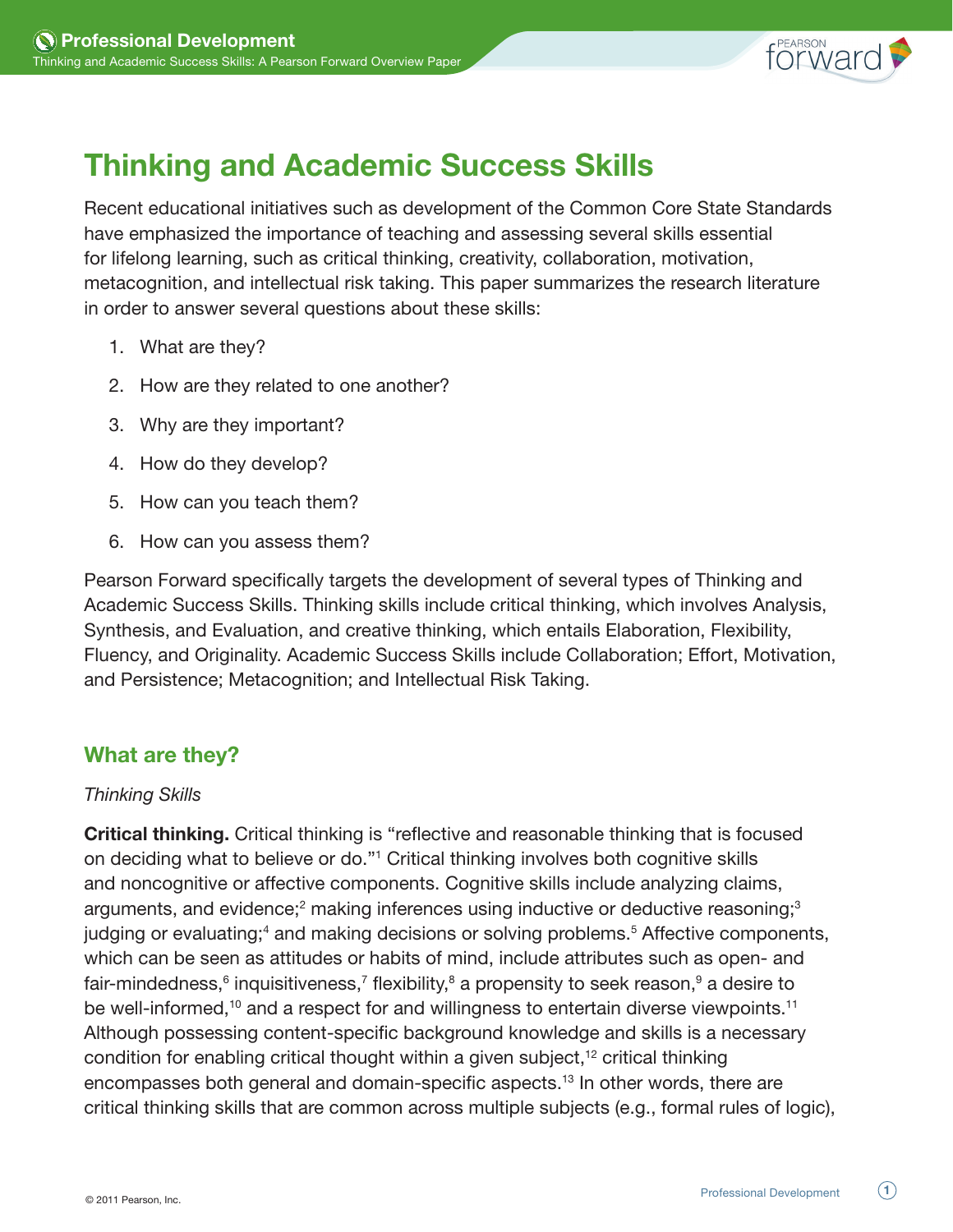and there are critical thinking skills that are unique to specific subject areas (e.g., the use of proofs in mathematics or the scientific method in science).

**Creative thinking.** Creativity involves the generation of a novel product, idea, or performance that has some sort of use or value.14 Creative thinking skills are a specific subset of creativity skills that include both creative thinking processes and the expression of creative ideas. The ability to generate and evaluate novel ideas is important to the creative thinking process and involves cognitive skills such as fluency, flexibility, originality, and elaboration.

Although some scholars reserve the designation of creativity for novel products that have a profound impact on society, many scholars support the idea of everyday creativity, obtainable by most people on some level.<sup>15</sup> Everyday creativity can be as basic as constructing personal new meaning, similar to Piaget's concept of assimilation.<sup>16</sup> Creative output at this level may be novel only for the individual doing the creating.<sup>17</sup> Creative achievement depends on a combination of cognitive abilities and dispositions. Cognitive abilities include divergent thinking, problem identification, and problem-solving skills. Dispositions include motivation, intellectual risk taking, self-efficacy, tolerance of ambiguity, and openness to new ideas.<sup>18</sup> Actual creative outputs such as sculpting a statue or designing a scientific experiment are more domain specific, due to the need to employ specific background knowledge and skills to be successful at a particular creative endeavor. On the other hand, the specific cognitive abilities and dispositions that influence creativity show varying degrees of domain specificity. For example, the ability to think divergently is relatively transferable across different content domains, whereas motivation and self-efficacy may be more domain specific.19

### *Academic Success Skills*

Collaboration. Collaboration occurs when two or more people work together to achieve a common goal.20 Interactions that are truly collaborative involve the construction or convergence of shared meaning.21 In other words, collaboration is "coordinated, synchronous activity that is the result of a continued attempt to construct and maintain a shared conception of a problem."22 Such interactions require coordination of effort and interdependence of individual contributions, with participants working together on the same task.23 Collaboration requires high levels of interactivity and negotiability. Interactivity suggests that participants' interactions influence their thinking. Negotiability implies that no single participant can unilaterally impose a solution.24 Subskills necessary for successful collaboration include effective communication skills, appropriate help-seeking behavior, willingness to provide help to others, coordination, conflict resolution, decision making, problem solving, and negotiation.

Effort, Motivation, and Persistence. Effort, Motivation, and Persistence (hereafter referred to simply as motivation) refer to all the reasons that underlie willing and volitional behavior.<sup>25</sup> Motivation is a complex concept that is influenced by a person's perceptions, values, interests, and goals.26 Researchers often distinguish intrinsic from extrinsic motivation. When people are intrinsically motivated, they pursue activities for personal enjoyment, interest, or pleasure. On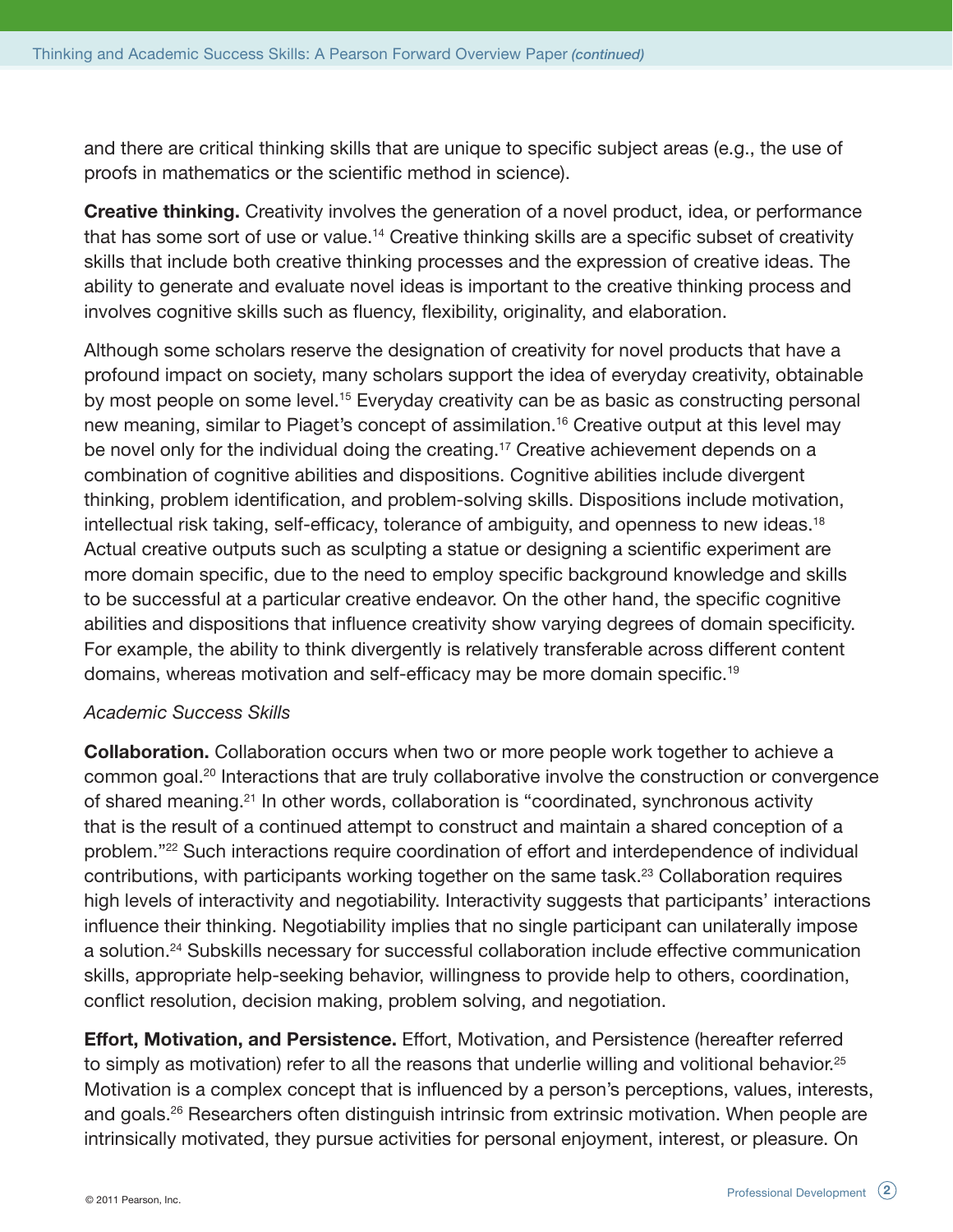the other hand, when people are extrinsically motivated, they pursue activities because of a desire to earn or avoid external rewards or sanctions.27 Educators have traditionally considered intrinsic motivation to be more desirable and to result in better learning outcomes than extrinsic motivation. Some research has demonstrated that intrinsic motivation leads to greater persistence at challenging tasks and better learning over time than extrinsic motivation.<sup>28</sup>

**Metacognition.** Metacognition is thinking about thinking in a purposeful way to achieve particular cognitive goals.29 Metacognition has two components: knowledge about cognition and regulation of cognition. Metacognitive knowledge includes knowledge about oneself as a learner and the factors that might impact performance, knowledge about strategies, and knowledge about when and why to use particular strategies. Metacognitive regulation is the monitoring of one's thought and includes planning, awareness of comprehension and task performance, and evaluation of strategy success.<sup>30</sup> Metacognition is domain general and is distinct from general intellectual ability, which tends to be more domain specific. Metacognition may even help to compensate for deficits in intelligence or prior knowledge on a subject during problem solving.<sup>31</sup>

Intellectual Risk Taking. Intellectual risk taking can be defined as "engaging in adaptive learning behaviors (sharing tentative ideas, asking questions, attempting to do and learn new things) that place the learner at risk of making mistakes or appearing less competent than others."32 Although intellectual risk taking behaviors can lead to advances in knowledge, the fear of having one's ideas dismissed or even ridiculed may prevent a person from actively engaging in intellectual risk taking. Intellectual risk taking may be somewhat domain specific.<sup>33</sup> This is likely a reflection of the dependence of intellectual risk taking on motivation, interest, and self-efficacy, which each display a large degree of domain specificity.<sup>34</sup> For example, people may be more likely to share tentative ideas and ask questions about subjects in which they feel relatively competent or in which they have a particular interest.<sup>35</sup> Intellectual risk taking also depends on a person's subjective perception of risk. In other words, what one person perceives as a risk may be very different from what another person perceives as a risk.<sup>36</sup>

## How are they related to one another?

Research on these skills suggests they are interrelated in complex ways. For example, critical thinking and creativity are often expressed together. Flexibility, a subskill of creativity, supports critical thinking to the extent that being open-minded and willing to see from diverse perspectives is a key disposition when making decisions or solving problems. Likewise, the critical thinking skills of analysis, synthesis, and evaluation are often identified as key components of the creative process.<sup>37</sup> Creativity itself is related to the propensity to take intellectual risks, because creativity often involves the production of something new and untested, making it susceptible to societal rejection.<sup>38</sup> In turn, intellectual risk taking is highly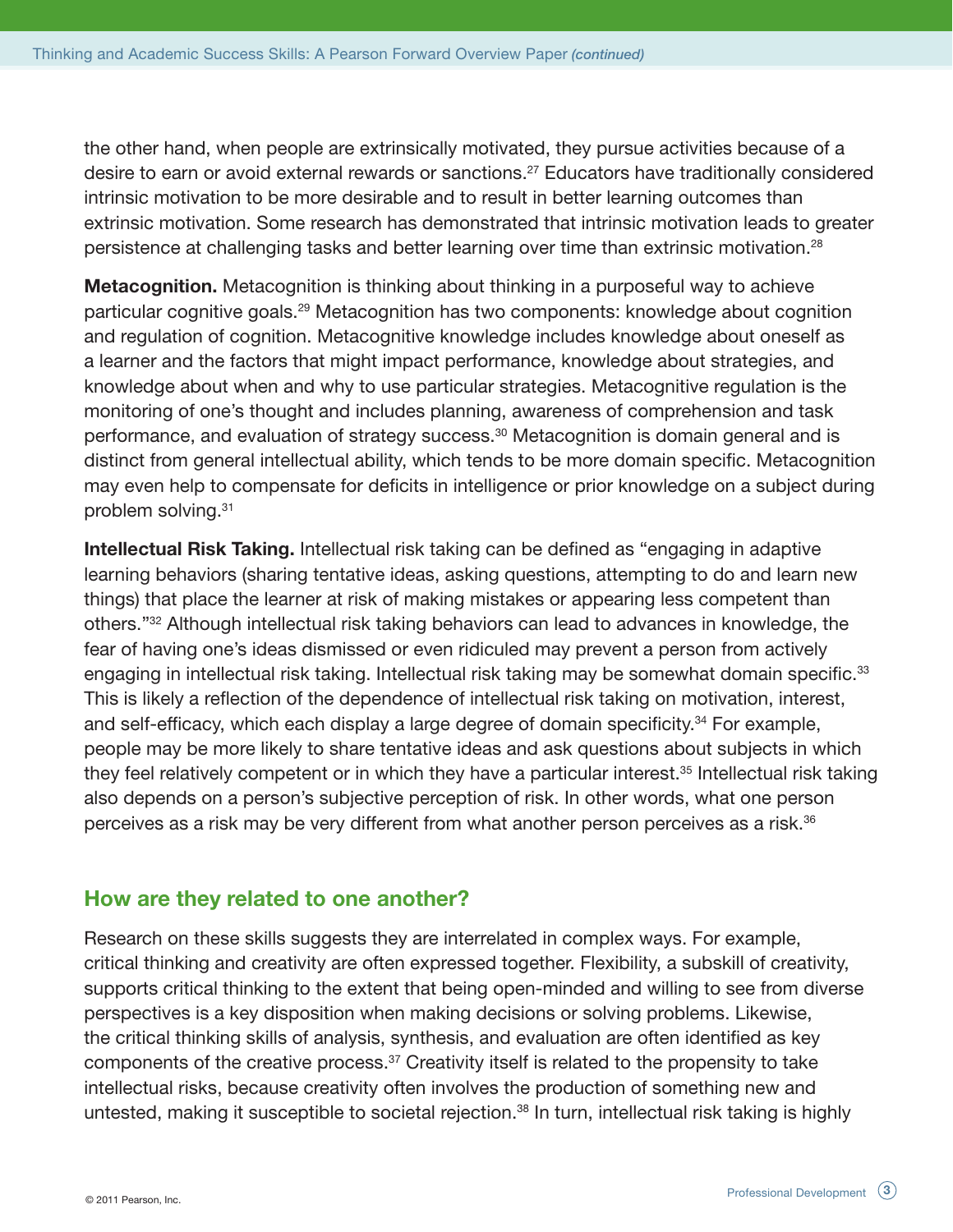dependent on motivation and may serve as a link between certain creativity antecedents, motivation, and creative outputs.39

Motivational goals greatly influence the propensity to take intellectual risks. People who hold competency or mastery goals are more likely to take intellectual risks than those who are performance-driven or have ego-oriented goals. The former view intellectual risks as opportunities to receive feedback on their current skills and strategies, which can then be used to increase their knowledge and improve their skills. The latter frequently avoid taking intellectual risks because the possibility of failure undermines their need to appear competent and minimize errors.<sup>40</sup> In addition, providing students with optimally challenging tasks that encourage intellectual risk taking (i.e., those that present a moderate probability of success) may increase student motivation to engage in the learning process.<sup>41</sup>

Motivation and metacognition are also reciprocally related: motivation supports metacognition and vice-versa. Metacognition actually includes the ability to manage one's mood and motivation levels. Likewise, metacognitive strategies, such as formulating a plan to break down a task into subtasks, can improve students' persistence when they encounter challenges.<sup>42</sup> Research suggests that children who better regulate their emotions—such as frustration experienced while attempting a challenging task—enjoy more positive social relationships at school, which then increases their level of engagement and motivation to learn.<sup>43</sup>

Finally, several of these skills are related to collaboration. Research suggests that providing students with opportunities to work together may prompt increases in students' critical thinking, motivation, and metacognition. Collaborative learning approaches are believed to encourage development of critical thinking to the extent that working with others stimulates cognitive conflict, which occurs when a student encounters new information or experiences that conflict with his or her existing frameworks.<sup>44</sup> Similarly, collaborative approaches promote metacognitive development among students when they are prompted to provide elaborated explanations and make their thinking and reasoning visible. Providing such explanations can help students become more aware of their own thinking.<sup>45</sup> Peer encouragement may improve task engagement, and the novelty of collaborative learning tasks causes students to pay closer attention.<sup>46</sup> Working with others is a way of enhancing interest in the task.<sup>47</sup> Collaboration also provides opportunities for peer modeling, and students may find models of successful student performance to be more motivating than models of teacher performance.<sup>48</sup>

## Why are they important?

Although these skills are not new, it was not until very recently that educators and policy makers agreed that they should be explicitly included in academic content standards, directly taught alongside the regular academic curriculum, and routinely assessed for all students. For example, the Partnership for 21st century skills advocates adoption of local, state, and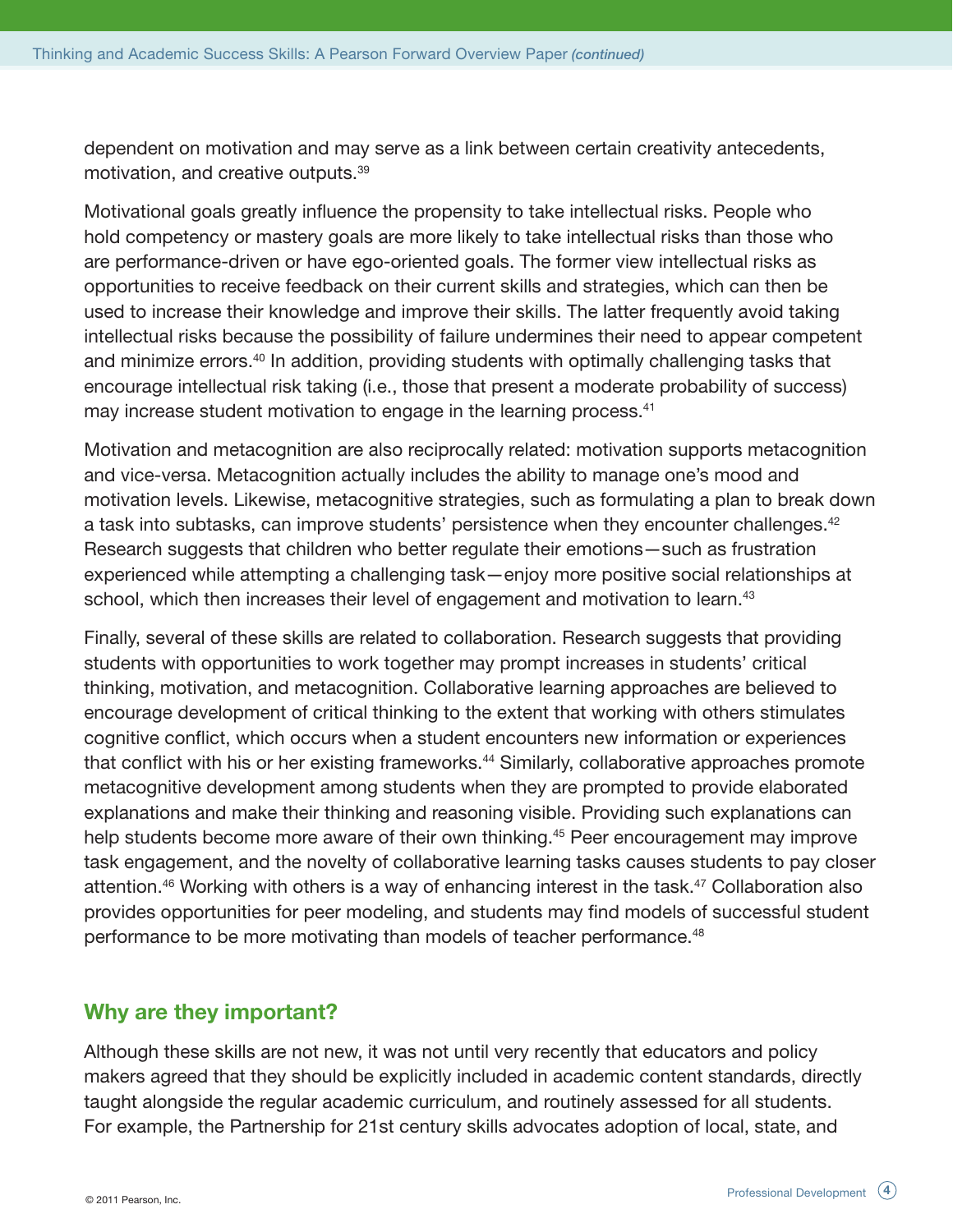federal policies that support explicit integration of 21st century skills into instruction for all students.<sup>49</sup> The two consortia formed in response to Race to the Top both highlight college and career readiness as their primary educational target.<sup>50</sup> Furthermore, the Common Core State Standards anchor K-12 academic standards in expectations that all students will be college-or career-ready upon high school graduation.<sup>51</sup>

Several of these skills are associated with student learning and achievement. For example, research suggests that motivation in children predicts motivation later in life, and the stability of this relationship strengthens with age.<sup>52</sup> When students are motivated, they are more likely to remain on-task, deploy optimal effort, and persist at difficult tasks despite challenges. In addition, engaging in intellectual risk taking behaviors promotes learning and academic achievement. Sharing tentative ideas helps form student identity, which in turn supports academic achievement.<sup>53</sup> Moreover, challenging oneself by engaging in tasks just beyond one's current abilities is a critical component of Vygotsky's zone of proximal development, thus highlighting the importance of intellectual risk taking in cognitive development.<sup>54</sup>

Interventions targeted at improving creative thinking have also been successful at increasing student scores on content-based standardized tests.<sup>55</sup> Similarly, studies have shown that scores on creativity tests are better predictors of first-year college students' grade point averages when compared to more generalized intelligence tests.<sup>56</sup> More generally, as technology continues to advance, people will increasingly be required to think in creative and divergent ways in order to address new types of problems.<sup>57</sup> Creativity itself contributes significantly to today's rapidly changing society. New approaches to fields of study lead to innovations that move the fields forward—either by looking at old ideas in new ways, advancing current thoughts, introducing completely new concepts, or by integrating diverse concepts in new ways.58

Metacognition may help to compensate for deficits in intelligence or prior knowledge of a subject during problem solving.<sup>59</sup> For example, as demonstrated in research studies, students with high metacognitive skill levels tend to outperform students with low metacognitive skills on complex and unfamiliar tasks, even when the two groups are equally matched in ability or aptitude. Some researchers speculate that this is because students with strong metacognitive skills activate problem-solving heuristics (such as creating a graphical representation of a word problem) and "improvise" strategies more efficiently than students without such metacognitive skills.<sup>60</sup>

Collaboration also has powerful effects on student learning. These effects are seen in the form of higher scores on work completed collaboratively, even when students turn in separate products. In addition, evidence suggests that learning that occurs during collaboration persists.61 In other words, after collaborating with others, a student's performance on subsequent, related tasks completed individually tends to be higher than the performance of similar-ability students who only work alone. Thus, engaging in collaborative learning opportunities with classmates can have a lasting impact on individual student learning.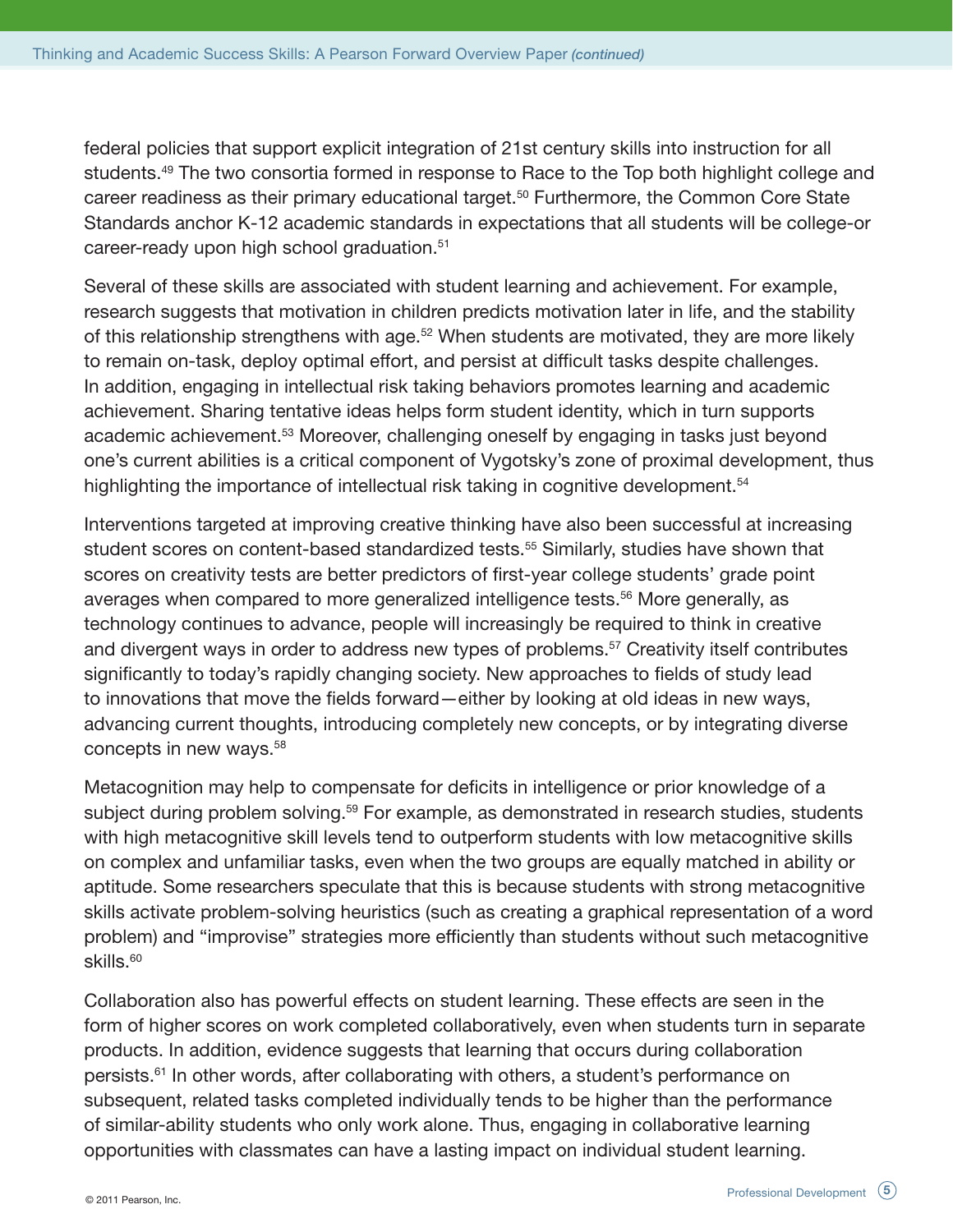Collaborating can also increase students' social competency (e.g., conflict resolution skills and use of helping behaviors) and academic self-concept.<sup>62</sup>

## How do they develop?

Research on the development of these skills is incomplete and results are generally inconsistent. A few trends are evident, however. For example, research on the cognitive aspects of critical thinking, collaboration, and metacognition suggests that they tend to develop in parallel with general cognitive development.<sup>63</sup> Although early theoretical frameworks tended to view the critical thinking and metacognitive capabilities of young children as rather limited, more recent research suggests that young children are capable of crude forms of these skills.<sup>64</sup> For example, research suggests that children as young as five are capable of evaluating the credibility of sources of information, monitoring their own task performance, and considering divergent perspectives.<sup>65</sup> In addition, critical thinking and metacognition tend to increase with both age and appropriate instruction.<sup>66</sup>

Similarly, several types of creativity-related cognitive skills are recognized to increase with age. On the other hand, development of other creativity-related skills, such as divergent thinking and flexibility, may alternate with the development of logical thinking skills. In fact, these skills temporarily stagnate or decline at a time when logical thinking skills usually crystallize.<sup>67</sup>

Motivation and intellectual risk taking appear to take a slightly different developmental path. Research suggests that children initially enter school with high levels of intrinsic motivation, which tend to decline as children progress through school.<sup>68</sup> Similarly, research has demonstrated that a person's tolerance for failure and perceptions of his or her own intellectual risk taking decline with age, as do intellectual risk taking behaviors unless they are reinforced with appropriate instruction and classroom support.<sup>69</sup>

## How can you teach them?

Research suggests that there are components of each of these skills that are teachable.<sup>70</sup> In addition, several instructional strategies appear to hold promise for encouraging their development. For example, teachers are urged to provide explicit instruction on these skills. In other words, it cannot be assumed that students will develop these skills on their own in the course of learning more traditional subject-matter knowledge and skills. Rather, teachers must reserve instructional resources (i.e., time and effort) for explicit teaching of these skills, and for creativity, critical thinking, and metacognition this explicit instruction should be embedded within the context of domain-specific learning.<sup>71</sup> That is, instruction on these thinking and academic success skills ought to occur alongside instruction in traditional academic content. For example, as teachers are providing instruction in writing opinion pieces, they can also develop students' metacognitive knowledge about particular writing strategies (such as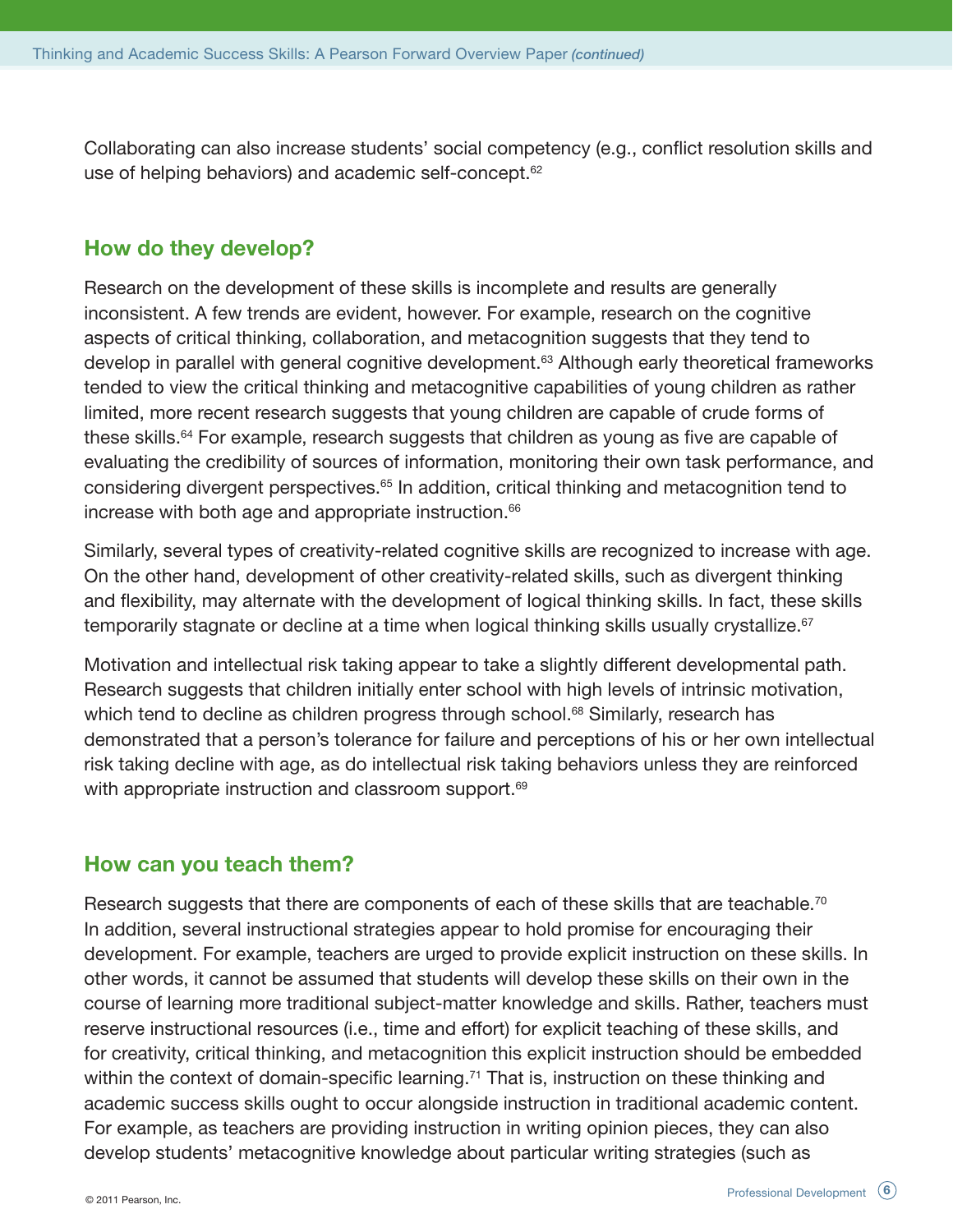when and why to use transitional phrases to connect opinions and reasons), and support metacognitive regulation by requiring students to monitor, evaluate, and report on their own progress within the writing process.

Second, because many of these skills (e.g., critical thinking, creativity, motivation, metacognition, and intellectual risk taking) represent a blend of cognitive and affective components, teachers should design instruction that addresses both aspects.72 In other words, students' emotions, attitudes, and dispositions can mediate their thinking and behavior during learning. Strategies for providing affective support can include encouraging students' perceptions of self-competence; providing specific, timely, and informational feedback; tailoring learning activities to student interest where possible; and being receptive to student ideas and opinions, even when they don't conform to a teacher's expectations.73 Teachers should also encourage students to become more aware of their emotions and how their emotions impact learning, including developing strategies for regulating emotions and motivation levels during challenging tasks.74

Another commonly recommended strategy for encouraging the development of these skills is the use of collaborative learning tasks. Providing students with opportunities to work in groups is said to stimulate cognitive conflict and challenge deeply held assumptions.<sup>75</sup> When students work together, they must provide elaborated explanations to make themselves understood. Providing such explanations can serve to identify misconceptions and make student reasoning and beliefs visible.<sup>76</sup> Under ideal conditions, working with others can also promote task interest, increase engagement, and encourage students to consider diverse perspectives.<sup>77</sup>

Teachers should also use student-centered or autonomy-supportive instructional approaches. Such approaches emphasize the student's role in his or her own learning<sup>78</sup> and provide opportunities for students to exercise autonomy by giving them choices about learning and assessment activities.<sup>79</sup> Giving students choices might entail letting them make decisions about when they will complete assignments; allowing them to score their own work and chart their progress over time; setting up independent learning centers; or allowing students to select what tasks they will perform, what texts they will read, what subtopics they will pursue, and what response modes they will use.<sup>80</sup>

Educators are also urged to model desired behaviors and attitudes in the classroom. Such modeling might take the form of "thinking aloud" to make thought processes and reasoning visible to students.<sup>81</sup> Peers can also serve as effective models, particularly for students with learning difficulties, because similarly skilled peer models can be more motivating for struggling learners.<sup>82</sup> Finally, teachers should establish classroom environments that support development of these thinking and academic success skills. Such environments avoid the use of rewards and sanctions,<sup>83</sup> establish incentives for student interdependence,<sup>84</sup> encourage students to set appropriate goals for themselves, teach students to hold adaptive attributions, and use external evaluation only to provide competency-related information.<sup>85</sup>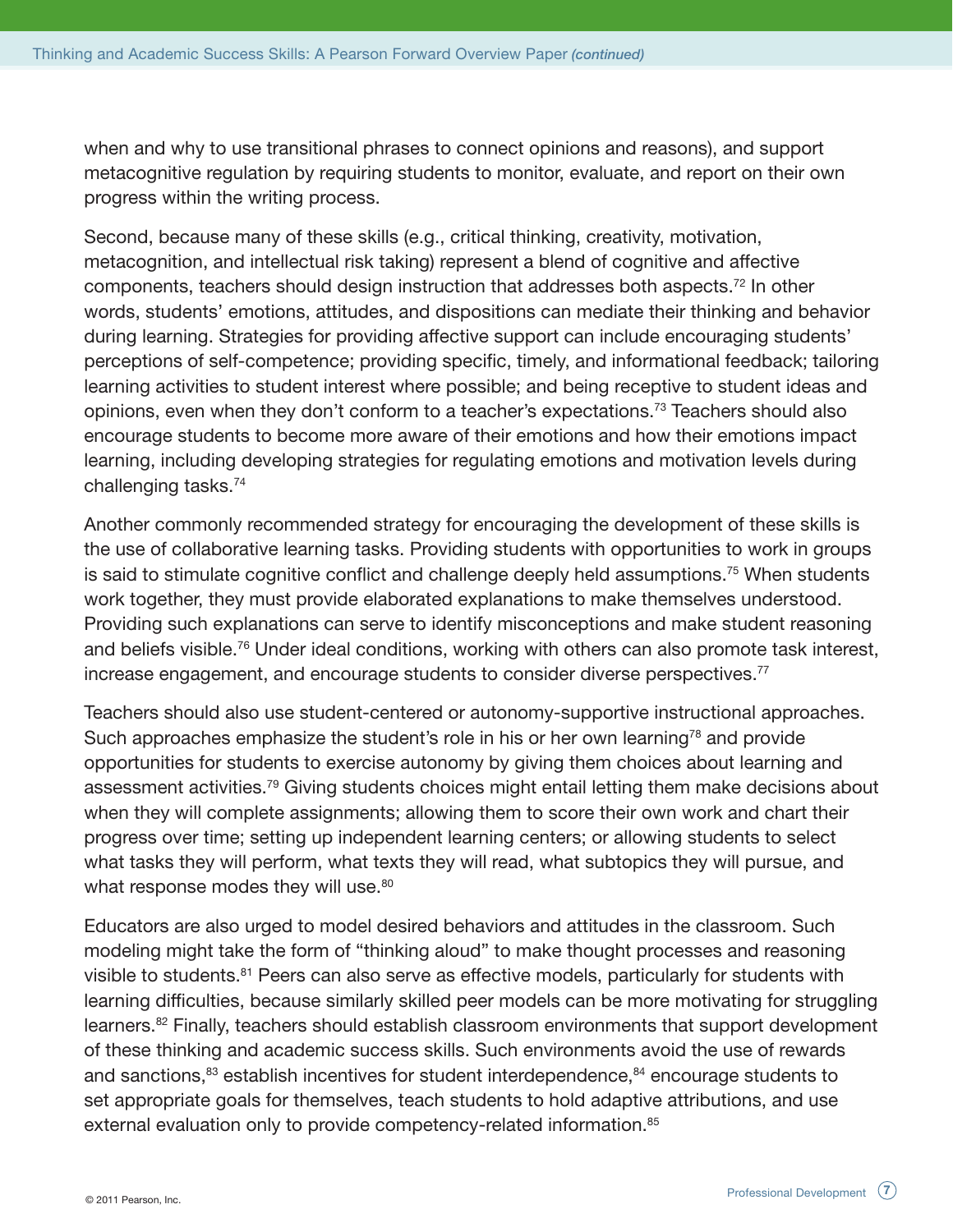#### How can you assess them?

There are multiple challenges in assessing these skills. First, creativity, critical thinking, motivation, intellectual risk taking, and metacognition all entail both cognitive and noncognitive or affective components. Cognitive components of these constructs include knowledge and strategies, whereas affective components include attitudes and dispositions. These two elements are commonly confounded in practice. In other words, the ability to think critically cannot be measured independently of the disposition to do so.<sup>86</sup> Furthermore, many of the more affective aspects of these skills are not directly observable.<sup>87</sup>

Second, several of these skills are somewhat domain specific, which can mean one of two things: (1) measurement of the skill is confounded in practice with measurement of related content knowledge or (2) a person's skill may appear to vary depending on the subject area in which it is assessed.<sup>88</sup>

Third, traditional assessment paradigms utilizing multiple choice items are not well-suited to measuring these types of skills.<sup>89</sup> Moreover, existing single measures, including self-report surveys, attitudinal inventories, and behavioral checklists or rating scales completed by parents or teachers, may only capture limited aspects of the skills.<sup>90</sup>

Research identifies several assessment strategies that may help to mitigate these challenges. First, assessment systems should reflect both cognitive and noncognitive components to provide a more complete picture of student skills.<sup>91</sup> To assess metacognition, for example, one might pair a task measuring students' ability to monitor and evaluate task performance with a student self-rating scale designed to capture more affective components, such as the ability to regulate emotion and motivation during task engagement.

Second, assessments should sample from multiple content domains. Researchers argue that several of these constructs (e.g., critical thinking, creativity, motivation, intellectual risk taking) are domain specific, which implies that a student may exhibit the skill in one domain (e.g., science) but fail to do so in another (e.g., writing). Domain specificity stems from the contentspecific knowledge required to exercise the skill. Thus, assessment should occur across multiple domains.<sup>92</sup> Student performance in multiple domains could then be expressed as a profile on a given skill reflecting relative strengths and weaknesses.

Third, assessments should use open-ended and/or ill-structured problems that utilize novel or authentic problem contexts and call for complex student performances.<sup>93</sup> Ill-structured problems are those with no clearly defined parameters, no clear solution strategies, and either more than one correct solution, or multiple ways of arriving at an acceptable solution. Such problems need to provide an appropriate level of challenge for examinees. In measuring intellectual risk taking, for example, students are often offered a choice of tasks with widely varying difficulty levels.<sup>94</sup> For motivation, tasks of moderate difficulty are recommended.<sup>95</sup> For collaboration, it is important to use tasks that cannot be solved by a single group member working alone.<sup>96</sup>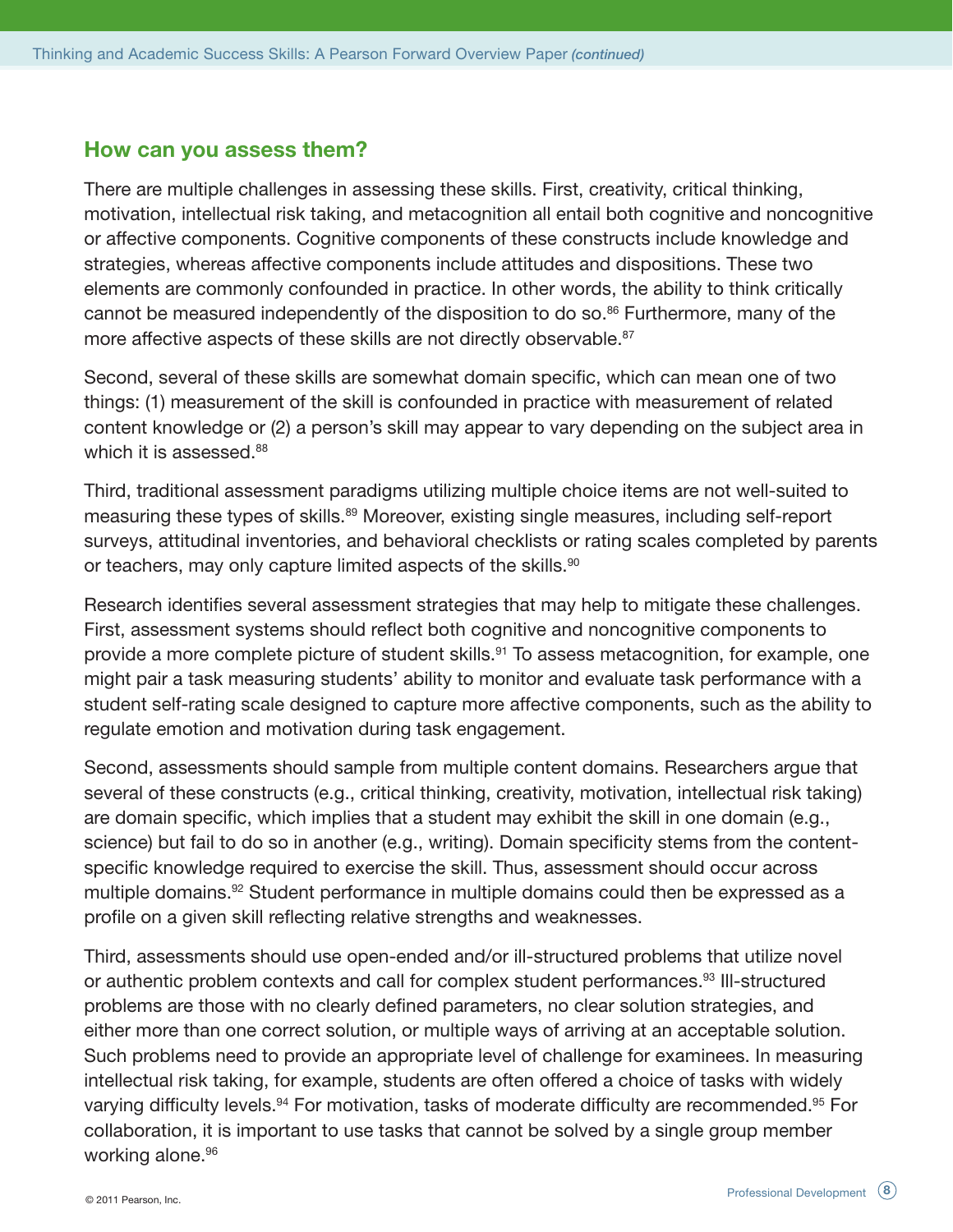Finally, assessments should use multiple measures of a skill to triangulate inferences about student ability. For example, students can be called upon to evaluate themselves and their peers.<sup>97</sup> These ratings could then be combined with more objective performance measures and teacher observations to form a more complete picture of student strengths and weaknesses.

## You may also be interested in…

*Pearson Forward Skills Paper on Critical Thinking Pearson Forward Skills Paper on Creativity Pearson Forward Skills Paper on Collaboration Pearson Forward Skills Paper on Metacognition Pearson Forward Skills Paper on Motivation Pearson Forward Skills Paper on Intellectual Risk Taking*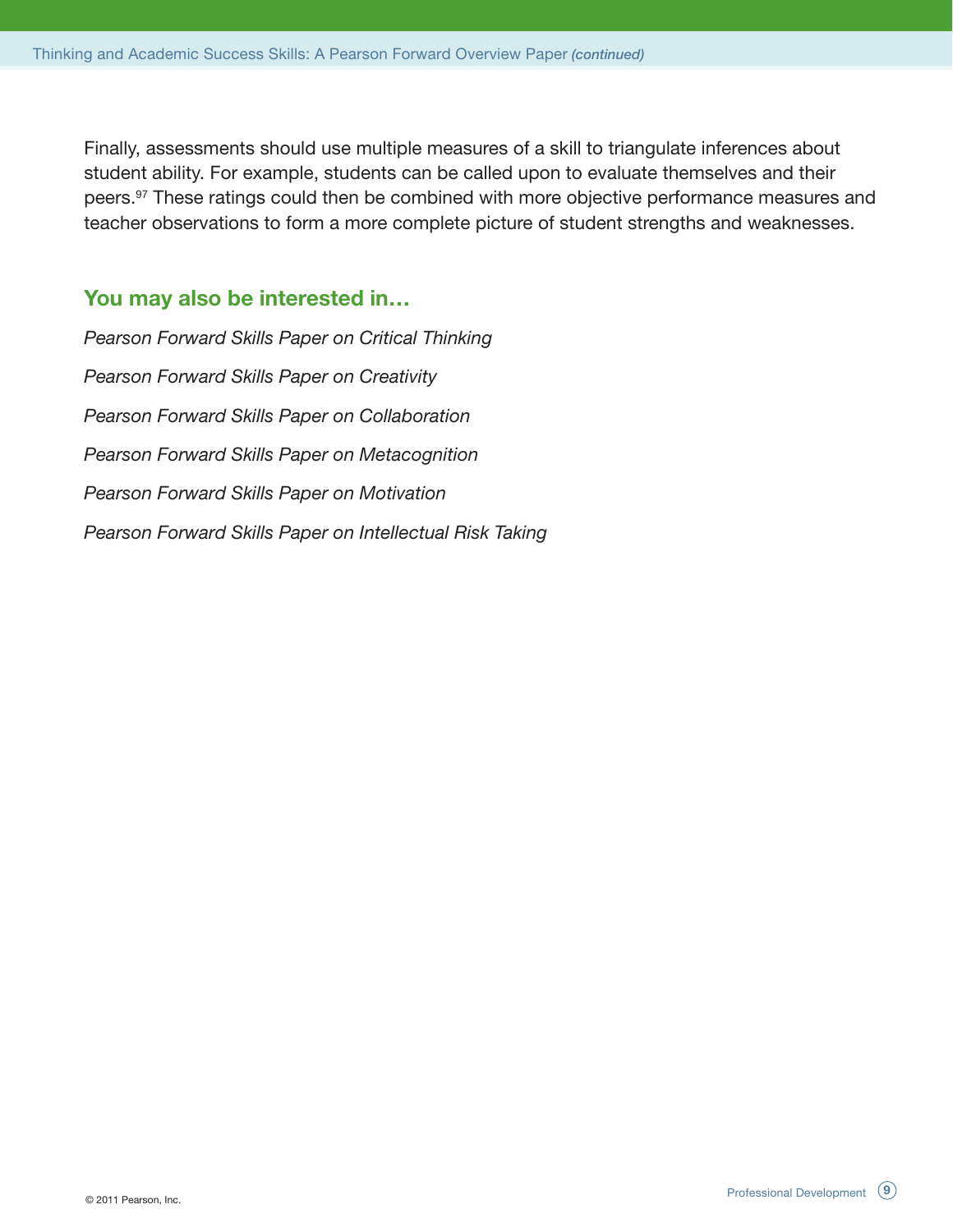## **Bibliography**

- Abrami, Philip C., Robert M. Bernard, Evgueni Borokhovski, Anne Wade, Michael A. Surkes, Rana Tamin, and Dai Zhang. "Instructional Interventions Affecting Critical Thinking Skills and Dispositions." *Review of Educational Research* 78, no. 4 (2008): 1102–1134.
- Annevirta, Tiina, and Marja Vauras. "Developmental Changes of Metacognitive Skill in Elementary School Children." *The Journal of Experimental Education* 74, no. 3 (2006): 197–225.
- Badger, Erin Houghtaling. "The Influence of Risk Taking on Student Creation of Mathematical Meaning: Contextual Risk Theory." Master's thesis, Brigham Young University, 2009.
- Bailin, Sharon. "Critical Thinking and Science Education." *Science & Education* 11, no. 4 (2002): 361–375.
- Bailin, Sharon, Roland Case, Jerrold R. Coombs, and Leroi B. Daniels. "Conceptualizing Critical Thinking." *Journal of Curriculum Studies* 31, no. 3 (1999): 285–302.
- Beghetto, Ronald A. "Correlates of Intellectual Risk Taking in Elementary School Science." *Journal of Research in Science Teaching* 46, no. 2 (2009): 210–223.
- Bossert, Stephen T. "Cooperative Activities in the Classroom." *Review of Research in Education* 15, no. 1988– 1989 (1988): 225–250.
- Broussard, Sheri Coates, and M. E. Betsy Garrison. "The Relationship Between Classroom Motivation and Academic Achievement in Elementary-School-Aged Children." *Family and Consumer Sciences Research Journal* 33, no. 2 (2004): 106–120.
- Byrnes, James P., David C. Miller, and William D. Schafer. "Gender Differences in Risk Taking: A Meta-Analysis." *Psychological Bulletin* 125, no. 3 (1999): 367–383.
- Carlson, Stephanie M., and Louis J. Moses. "Individual Differences in Inhibitory Control and Children's Theory of Mind." *Child Development* 72, no. 4 (2001): 1032–1053.
- Case, Roland. "Moving Critical Thinking to the Main Stage." *Education Canada* 45, no. 2 (2005): 45–49.
- Clifford, Margaret M. "Risk Taking: Theoretical, Empirical, and Educational Considerations." *Educational Psychologist* 26, no. 3 and 4 (1991): 263–297.
- Clifford, Margaret M., William Y. Lan, and Fen C. Chou. "Academic Risk-Taking: Developmental and Cross-Cultural Observations." *Journal of Experimental Education* 57, no. 4 (1989): 321–338.
- Deci, Edward L., Richard Koestner, and Richard M. Ryan. "A Meta-Analytic Review of Experiments Examining the Effects of Extrinsic Rewards on Intrinsic Motivation." *Psychological Bulletin* 125, no. 6 (1999): 627–668.
- Dekker, Rijkje, Marianne Elshout-Mohr, and Terry Wood. "How Children Regulate Their Own Collaborative Learning." *Educational Studies in Mathematics* 62, no. 1 (2006): 57–79.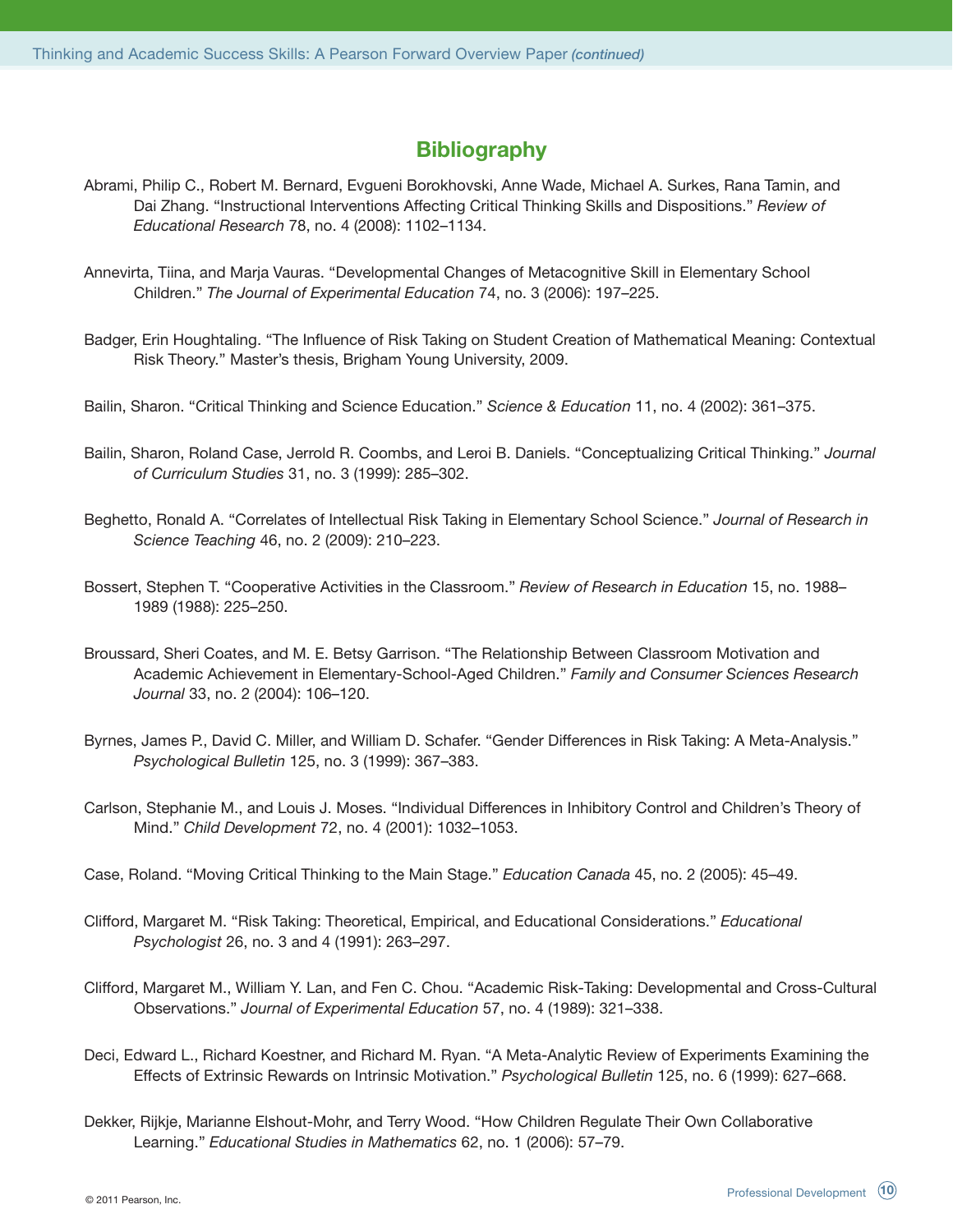- Dewett, Todd. "Linking Intrinsic Motivation, Risk Taking, and Employee Creativity in an R&D Environment." *R&D Management* 37, no. 3 (2007): 197–208.
- Dignath, Charlotte, Gerhard Buettner, and Hans-Peter Langfeldt. "How Can Primary School Students Learn Self-Regulated Learning Strategies Most Effectively? A Meta-Analysis on Self-Regulation Training Programs." *Educational Research Review* 3 (2008): 101–129.
- Dillenbourg, Pierre. "What Do You Mean by 'Collaborative Learning?'" In *Collaborative Learning: Cognitive and Computation Approaches*, 1–19. Edited by P. Dillenbourg. Oxford: Elsevier, 1999.
- Dillenbourg, P., M. Baker, A. Blaye, and C. O'Malley. "The Evolution of Research on Collaborative Learning." In *Learning in Humans and Machines: Towards an Interdisciplinary Learning Science*, 189–211. Edited by E. Spada and P. Reiman. Oxford: Elsevier, 1996.
- Eccles, Jacquelynne S., and Allan Wigfield. "Motivational Beliefs, Values, and Goals." *Annual Review of Psychology* 53 (2002): 109–132.
- Eisenberg, Nancy, Carlos Valiente, and Natalie D. Eggum. "Self-Regulation and School Readiness." *Early Education and Development* 21, no. 5 (2010): 681–698.
- Ennis, Robert L. "A Logical Basis for Measuring Critical Thinking Skills." *Educational Leadership* 43, no. 2 (1985): 44–48.
- Facione, Peter A. *Critical Thinking: A Statement of Expert Consensus for Purposes of Educational Assessment and Instruction*. Millbrae, CA: The California Academic Press, 1990.
- Facione, Peter A. "The Disposition Toward Critical Thinking: Its Character, Measurement, and Relation to Critical Thinking Skill." *Informal Logic* 20, no. 1 (2000): 61–84.
- Fall, Randy, Noreen Webb, and Naomi Chudowsky. *Group Discussion and Large-Scale Language Arts Assessment: Effects on Students' Comprehension*. CSE Technical Report 445. Los Angeles: CRESST, 1997.
- Feldman, David C., and Ann C. Benjamin. "Creativity and Education: An American Retrospective." *Cambridge Journal of Education* 36, no. 3 (2006): 319–336.
- Flavell, John H. "Metacognition and Cognitive Monitoring: A New Area of Cognitive-Developmental Inquiry." *American Psychologist* 34, no. 10 (1979): 906–911.
- Gillies, Robyn M. "The Behaviors, Interactions, and Perceptions of Junior High School Students During Small-Group Learning." *Journal of Educational Psychology* 95, no. 1 (2003): 137–147.
- Ginsburg-Block, Marika D., Cynthia A. Rohrbeck, and John W. Fantuzzo. "A Meta-Analytic Review of Social, Self-Concept, and Behavioral Outcomes of Peer-Assisted Learning." *Journal of Educational Psychology* 98, no. 4 (2006): 732–749.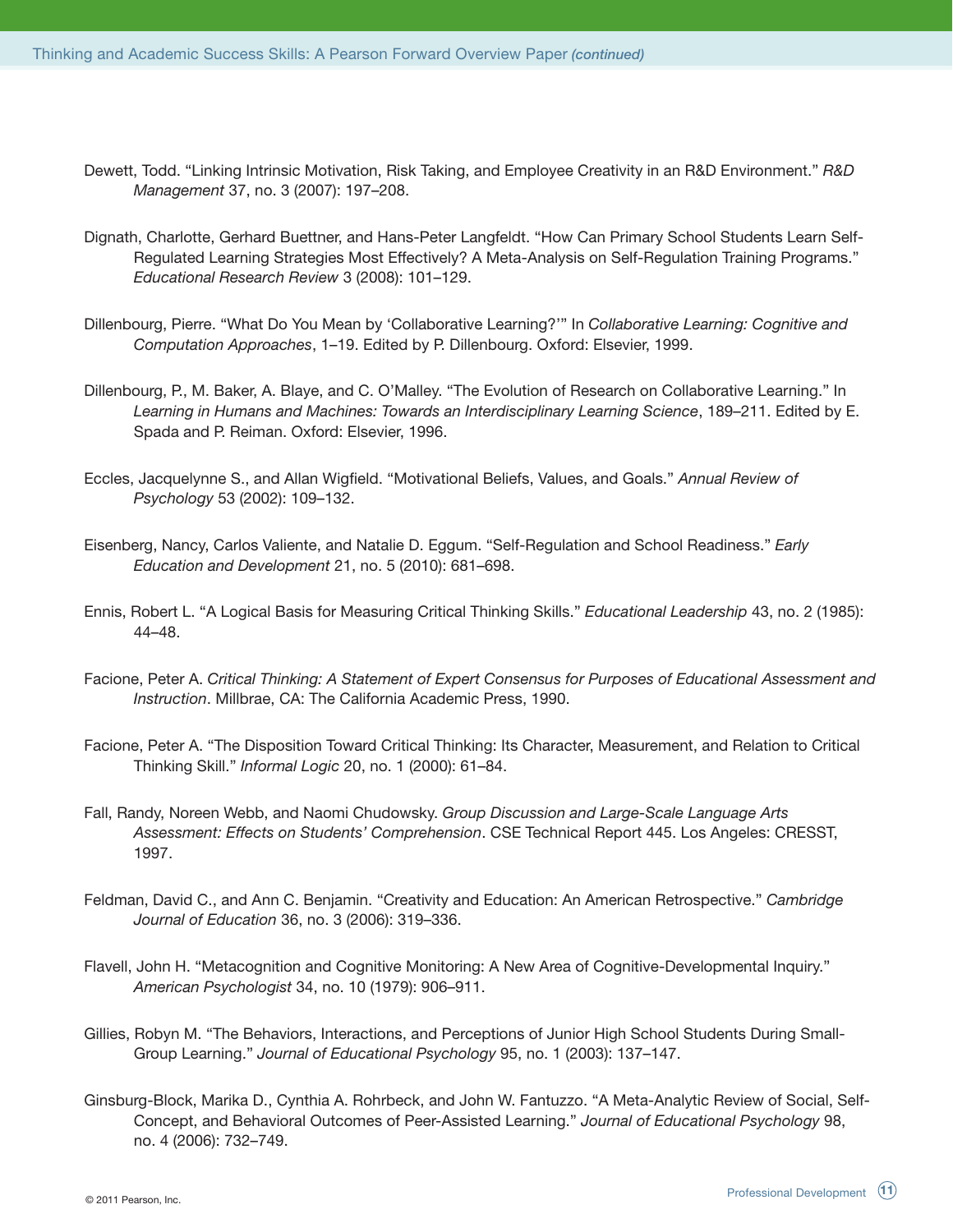- Gottfried, Adele Eskeles, James S. Fleming, and Allen W. Gottfried. "Continuity of Academic Intrinsic Motivation from Childhood through Late Adolescence: A Longitudinal Study." *Journal of Educational Psychology* 93, no. 1 (2001): 3–13.
- Guay, Frédéric, Julian Chanal, Catherine F. Ratelle, Herbert W. Marsh, Simon Larose, and Michel Boivin. "Intrinsic, Identified, and Controlled Types of Motivation for School Subjects in Young Elementary School Children." *British Journal of Educational Psychology* 80, no. 4 (2010): 711–735.
- Guthrie, John T., Allan Wigfield, and Clare VonSecker. "Effects of Integrated Instruction on Motivation and Strategy Use in Reading." *Journal of Educational Psychology* 92, no. 2 (2000): 331–341.
- Halpern, Diane F. "Teaching Critical Thinking for Transfer Across Domains: Dispositions, Skills, Structure Training, and Metacognitive Monitoring." *American Psychologist* 53, no. 4 (1998): 449–455.
- Han, Ki-Soon and Christine Marvin. "Multiple Creativities? Investigating Domain-Specificity of Creativity in Young Children." *Gifted Child Quarterly* 46, no. 2 (2002): 98–109.
- Heyman, Gail D., and Christine H. Legare. "Children's Evaluation of Sources of Information about Traits." *Developmental Psychology* 41, no. 4 (2005): 636–647.
- Hidi, Suzanne, and Judith M. Harackiewicz. "Motivating the Academically Unmotivated: A Critical Issue for the 21st Century." *Review of Educational Research* 70, no. 2 (2000): 151–179.
- Hidi, Suzanne, and K. Anne Renninger. "The Four-Phase Model of Interest Development." *Educational Psychologist* 21, no. 2 (2006): 111–127.
- Koenig, Melissa A., and Paul L. Harris. "Preschoolers Mistrust Ignorant and Inaccurate Speakers." *Child Development* 76, no. 6 (2005): 1261–1277.
- Kramarski, Bracha, and Zemira R. Mevarech. "Enhancing Mathematical Reasoning in the Classroom: The Effects of Cooperative Learning and Metacognitive Training." *American Educational Research Journal* 40, no. 1 (2003): 281–310.
- Krol, Karen, Jeroen Janssen, Simon Veenman, and Jos van der Linden. "Effects of a Cooperative Learning Program on the Elaborations of Students Working in Dyads." *Educational Research and Evaluation* 10, no. 3 (2004): 205–237.
- Ku, Kelly Y. L. "Assessing Students' Critical Thinking Performance: Urging for Measurements Using Multi-Response Format." *Thinking Skills and Creativity*, 4 (2009): 70–76.

Kuhn, Deanna, and David Dean. "Metacognition: A Bridge Between Cognitive Psychology and Educational Practice." *Theory Into Practice* 43, no. 4 (2004): 268–273.

Kuhn, Deanna. "A Developmental Model of Critical Thinking." *Educational Researcher* 28, no. 2 (1999): 16–26.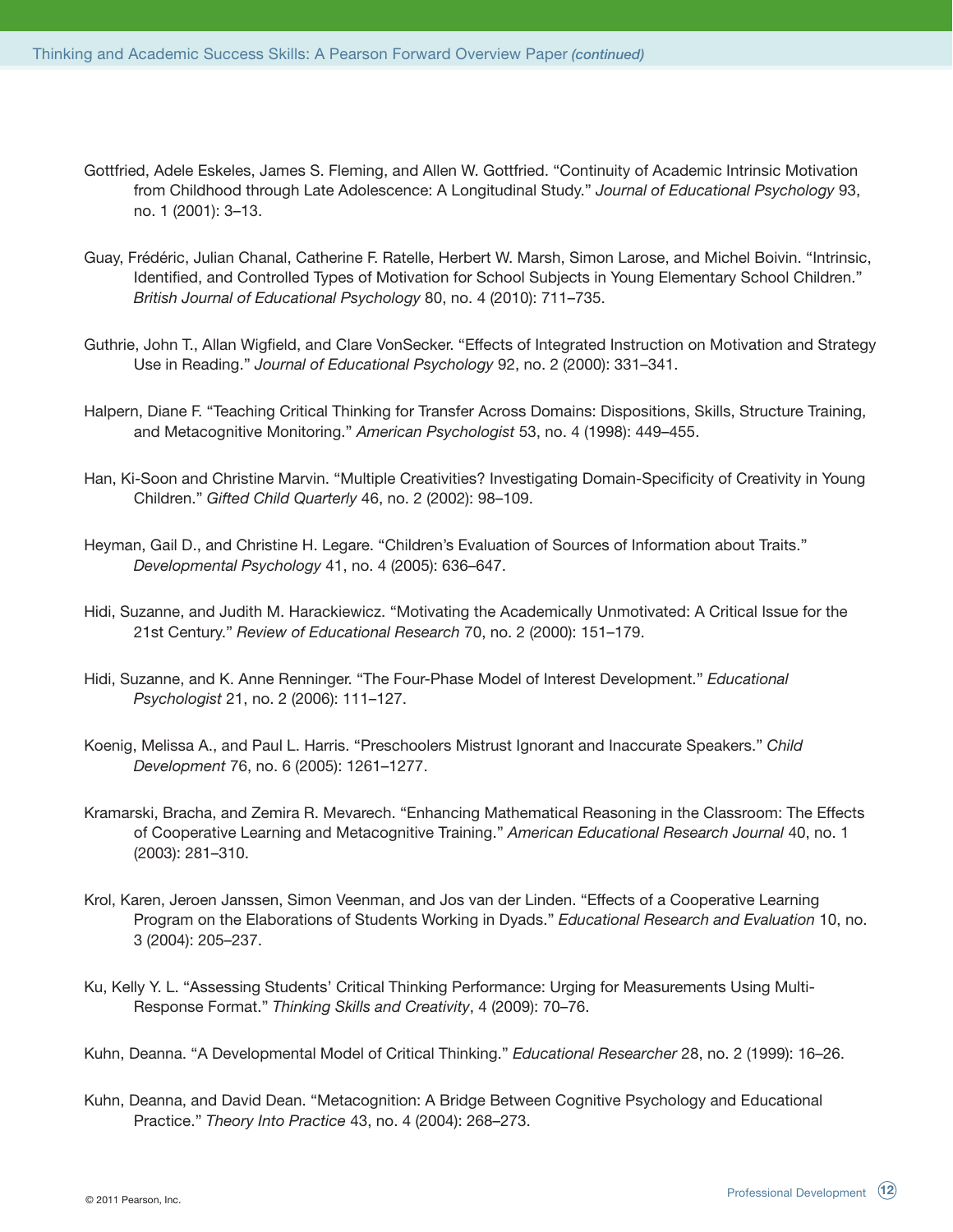- Lubart, Todd, and Georgsdottir, Asta. "Creativity: Developmental and Cross-Cultural Issues." In *Creativity: When East Meets West*, 43–56. Edited by Sing Lau, Anna H. H. Hui, and Grace Y. C. Ng. Singapore: World Scientific, 2004.
- Lubart, Todd, and Jacques-Henri Guignard. "The Generality-Specificity of Creativity: A Multivariate Approach." In *Creativity: From Potential to Realization,* 43–56. Edited by Robert J. Sternberg, Elena L. Grigorenko, and Jerome L. Singer. Washington, D.C.: American Psychological Association, 2004.
- Maker, C. June, Sonmi Jo, and Omar M. Muammar. "Development of Creativity: The Influence of Implementation of the DISCOVER Curriculum Model, a Non-traditional Pedagogical Approach." *Learning and Individual Differences* 18, no. 4 (2008): 402–417.

Martinez, Michael E. "What Is Metacognition?" *Phi Delta Kappan* 87, no. 9 (2006): 696–699.

- Meyer, Debra K., and Julianne C. Turner. "Discovering Emotion in Classroom Motivation Research." *Educational Psychologist* 37, no. 2 (2002): 107–114.
- National Governors Association Center for Best Practices and the Council of Chief State School Officers. "Introduction to the Common Core State Standards." Retrieved from http://www.corestandards.org/assets/ ccssi-introduction.pdf.
- Partnership for Assessment of Readiness for College and Careers. "Application for the Race to the Top Comprehensive Assessment Systems Competition" (2010), Retrieved from http://www.fldoe.org/parcc/pdf/ apprtcasc.pdf.
- Partnership for 21st Century Skills. "P21 Framework Definitions" (2009). Retrieved from http://www.p21.org/ storage/documents/P21\_Framework\_Definitions.pdf.
- Paul, Richard. "Critical Thinking: What, Why, and How." *New Directions for Community Colleges* 1992, no. 77 (1992): 3–24.
- Paul, Richard W., and Linda Elder. "Critical Thinking: The Nature of Critical and Creative Thought." *Journal of Developmental Education* 30, no. 2 (2006): 34–35.
- Pintrich, Paul R. "A Motivational Science Perspective on the Role of Student Motivation in Learning and Teaching Contexts." *Journal of Educational Psychology* 95, no. 4 (2003): 667–686.
- Prins, Frans J., Marcel V. J. Veenman, and J. J. Elshout. "The Impact of Intellectual Ability and Metacognition on Learning: New Support for the Threshold of Problematicity Theory." *Learning & Instruction* 16, no. 4 (2006): 374–387.
- Roschelle, Jeremy. "Learning by Collaborating: Convergent Conceptual Change." *The Journal of the Learning Sciences* 2, no. 3 (1992): 235–276.
- Roschelle, J., and S. D. Teasley. "The Construction of Shared Knowledge in Collaborative Problem-Solving." In *Computer-Supported Collaborative Learning*, 69–97. Edited by C.E. O'Malley. Berlin: Springer-Verlag, 1995.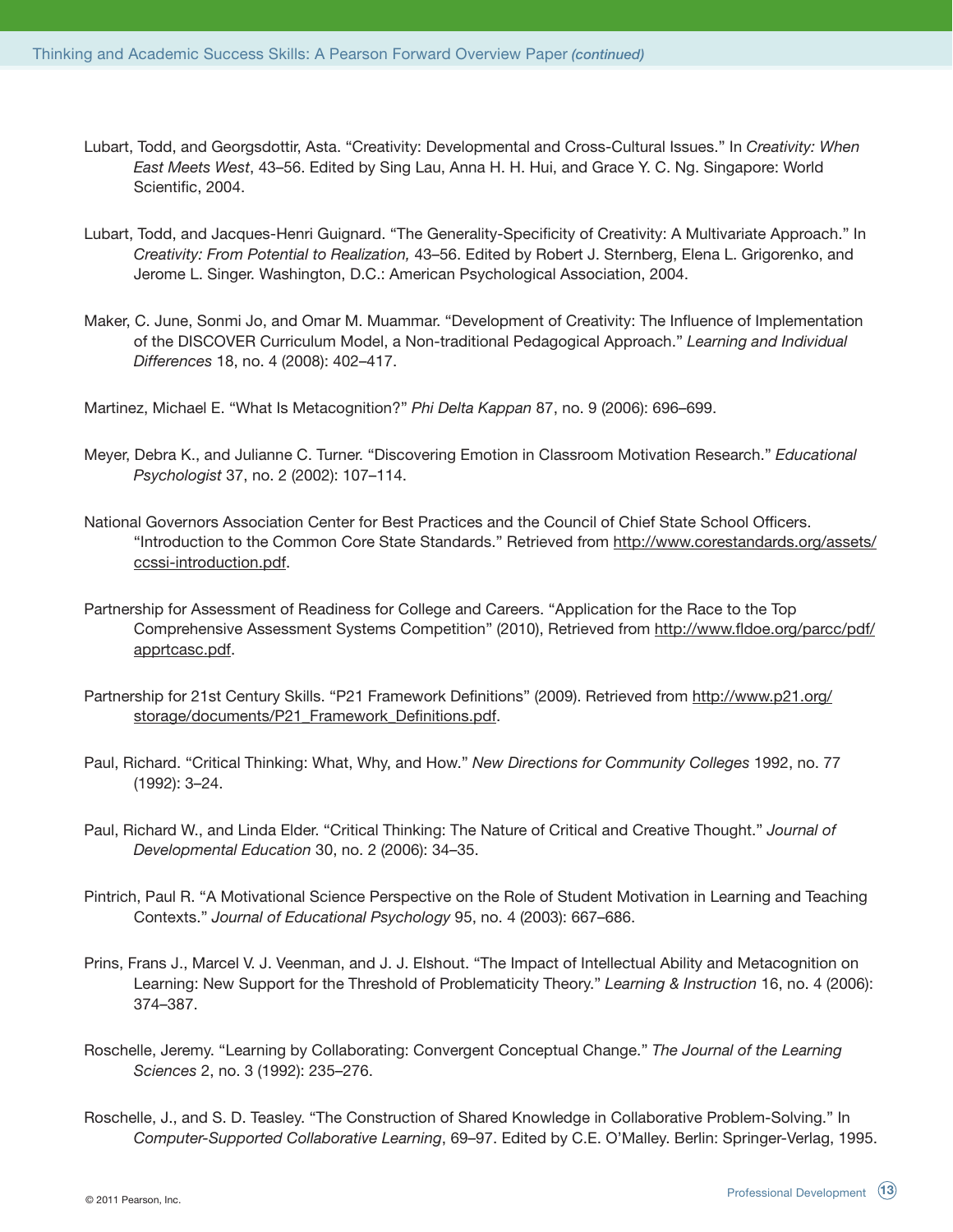- Rojas-Drummond, Sylvia, and Neil Mercer. "Scaffolding the Development of Effective Collaboration and Learning." *International Journal of Educational Research* 39, no. 1–2 (2003): 99–111.
- Roseth, Cary J., David W. Johnson, and Roger T. Johnson. "Promoting Early Adolescents' Achievement and Peer Relationships: The Effects of Cooperative, Competitive, and Individualistic Goal Structures." *Psychological Bulletin* 134, no. 2 (2008): 223–246.
- Runco, Mark A. "Education for Creative Potential." *Scandinavian Journal of Educational Research* 47, no. 3 (2003): 317–324.
- Ryan, Richard M., James P. Connell, and Robert W. Plant. "Emotions in Nondirected Text Learning." *Learning and Individual Differences* 2, no. 1 (1990): 1–17.
- Ryan, Richard M., and Edward L. Deci. "Intrinsic and Extrinsic Motivations: Classic Definitions and New Directions." *Contemporary Educational Psychology* 25, no. 1 (2000): 54–67.
- Saner, Hilary, Daniel McCaffrey, Brian Stecher, Stephen Klein, and Robert Bell. "The Effects of Working in Pairs in Science Performance Assessments." *Educational Assessment* 2, no. 4 (1994): 325–338.
- Schraw, Gregory, Kent J. Crippen, and Kendall Hartley. "Promoting Self-Regulation in Science Education: Metacognition as Part of a Broader Perspective on Learning." *Research in Science Education* 36, no. 1–2 (2006): 111–139.
- Schunk, Dale H., and Barry J. Zimmerman. "Influencing Children's Self-Efficacy and Self-Regulation of Reading and Writing through Modeling." *Reading & Writing Quarterly* 23, no. 1 (2007): 7–25.
- SMARTER Balanced Assessment Consortium. "Race to the Top assessment program application for new grants" (2010). Retrieved from http://www.k12.wa.us/smarter/pubdocs/SBAC\_Narrative.pdf.
- Smith, Gerald F. "Thinking Skills: The Question of Generality." *Journal of Curriculum Studies* 34, no. 6 (2002): 659–678.
- Sperling, Rayne A., Bruce C. Howard, Lee Ann Miller, and Cheryl Murphy. "Measures of Children's Knowledge and Regulation of Cognition." *Contemporary Educational Psychology* 27, no. 1 (2002): 51–79.

Sternberg, Robert J. "The Nature of Creativity." *Creativity Research Journal* 18, no. 1 (2006): 87–98.

Sternberg, Robert J. "Teaching for Creativity." In *Nurturing Creativity in the Classroom*, 394–414. Edited by Ronald A. Beghetto and James C. Kaufman. Cambridge: Cambridge University Press, 2010.

Topping, Keith J. "Trends in Peer Learning." *Educational Psychology* 25, no. 6 (2005): 631–645.

Treffinger, Donald J., G. C. Young, E. C. Selby, and C. Shepardson. "Assessing Creativity: A Guide for Educators." Report for *The National Research Center on the Gifted and Talented* (2002).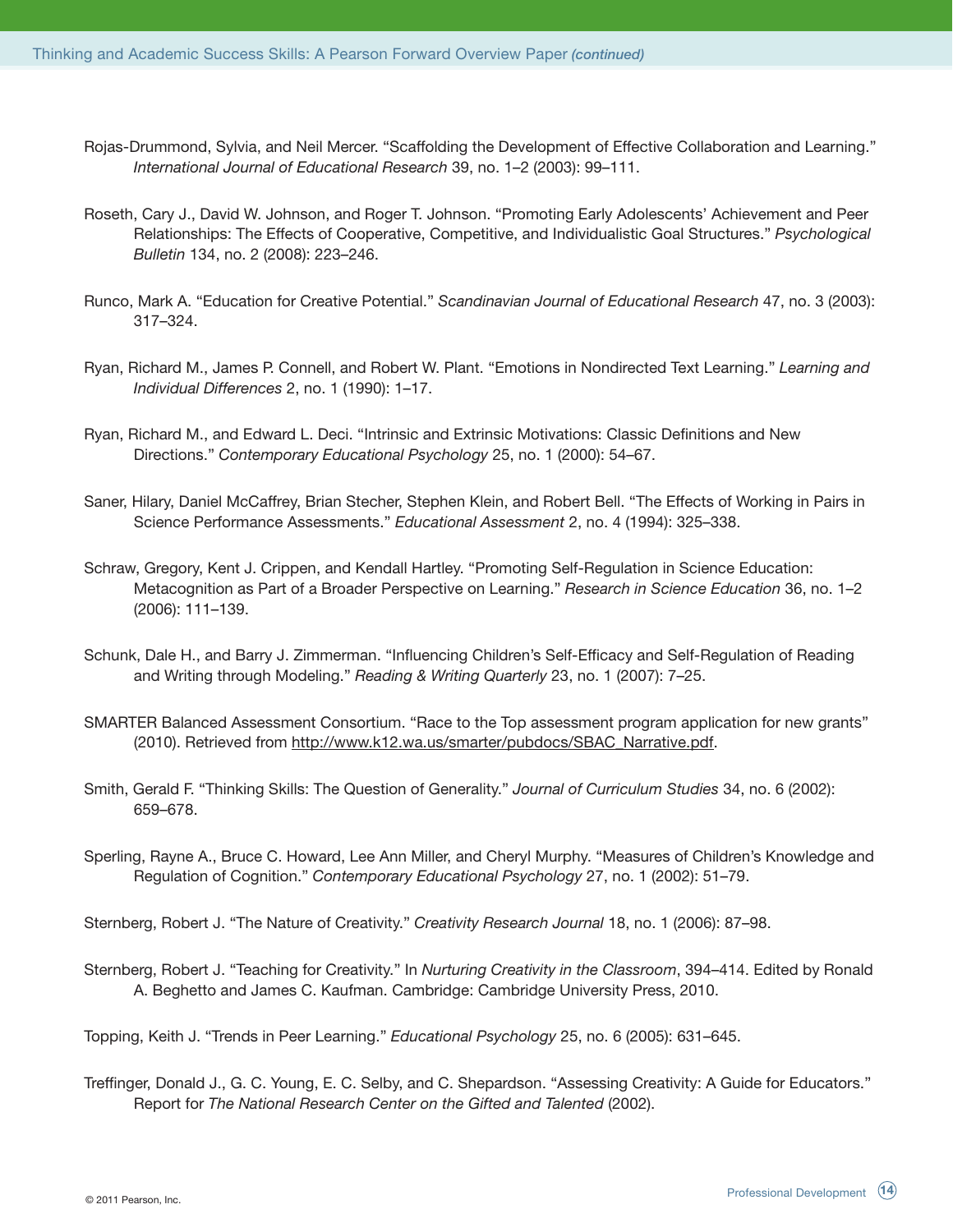- Tudge, Jonathan R. H. "Processes and Consequences of Peer Collaboration: A Vygotskian Analysis." *Child Development* 63, no. 6 (1992): 1364–1379.
- Turner, Julianne C. "The Influence of Classroom Contexts on Young Children's Motivation for Literacy." *Reading Research Quarterly* 30, no. 3 (1995): 410–441.
- Van Boxtel, Carla, Jos van der Linden, and Gellof Kanselaar. "Collaborative Learning Tasks and the Elaboration of Conceptual Knowledge." *Learning and Instruction* 10, no. 4 (2000): 311–330.
- Van Tassel-Baska, Joyce, and Bronwyn MacFarlane. "Enhancing Creativity in the Curriculum." In *International Handbook on Giftedness*, 1061–1083. Edited by Larisa Shavinina. Netherlands: Springer, 2009.
- Webb, Noreen M., Sydney H. Farivar, and Ann M. Mastergeorge. *Productive Helping in Cooperative Groups*. CSE Technical Report No. 555. Los Angeles: CRESST, 2001.
- Webb, Noreen M. "Collaborative Group Versus Individual Assessment in Mathematics: Processes and Outcomes." *Educational Assessment* 1, no. 2 (1993): 131–152.
- Webb, Noreen M., Kariane M. Nemer, Alexander W. Chizhik, and Brenda Sugrue. "Equity Issues in Collaborative Group Assessment: Group Composition and Performance." *American Educational Research Journal* 35, no. 4 (1998): 607–651.
- Whitebread, David, Penny Coltman, Deborah Pino Pasternak, Claire Sangster, Valeska Grau, Sue Bingham, Qais Almeqdad, and Demetra Demetriou. "The Development of Two Observational Tools for Assessing Metacognition and Self-Regulated Learning in Young Children." *Metacognition and Learning* 4, no. 1 (2009): 63–85.

Willingham, Daniel T. "Critical Thinking: Why Is It So Hard to Teach?" *American Educator* 31, no. 2 (2007): 8–19.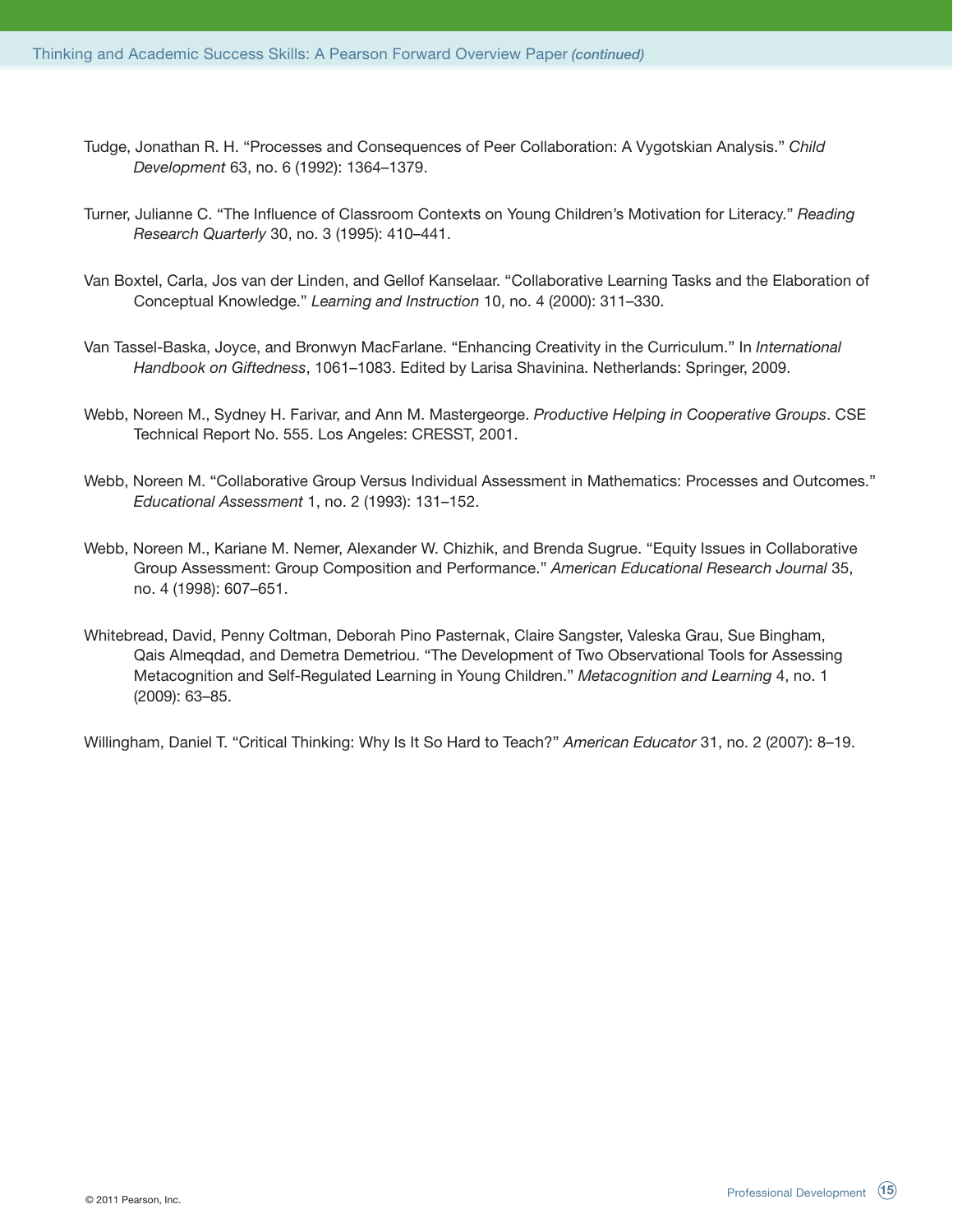#### **Notes**

1. Robert L. Ennis, "A Logical Basis for Measuring Critical Thinking Skills," *Educational Leadership* 43, no. 2 (1985): 44–48, p. 45.

2. Diane F. Halpern, "Teaching Critical Thinking for Transfer Across Domains: Dispositions, Skills, Structure Training, and Metacognitive Monitoring," *American Psychologist* 53, no. 4 (1998): 449–455.

3. Daniel T. Willingham, "Critical Thinking: Why Is It So Hard to Teach?" *American Educato*r 31, no. 2 (2007): 8–19.

4. Roland Case, "Moving Critical Thinking to the Main Stage," *Education Canada* 45, no. 2 (2005): 45–49.

5. Halpern, Teaching Critical Thinking; Willingham, Critical Thinking.

6. Sharon Bailin, Roland Case, Jerrold R. Coombs, and Leroi B. Daniels, "Conceptualizing Critical Thinking," *Journal of Curriculum Studies* 31, no. 3 (1999): 285–302; Peter A. Facione, "The Disposition Toward Critical Thinking: Its Character, Measurement, and Relation to Critical Thinking Skill," *Informal Logic* 20, no. 1 (2000): 61–84.

7. Bailin et al., Conceptualizing Critical Thinking; Facione, The Disposition Toward Critical Thinking.

8. Halpern, Teaching Critical Thinking.

9. Bailin et al., Conceptualizing Critical Thinking.

10. Ennis, A Logical Basis; Peter A. Facione, *Critical Thinking: A Statement of Expert Consensus for Purposes of Educational Assessment and Instruction* (Millbrae, CA: The California Academic Press, 1990).

11. Bailin et al., Conceptualizing Critical Thinking.

12. Sharon Bailin, "Critical Thinking and Science Education," *Science & Education* 11, no. 4 (2002): 361–375; Case, Moving Critical Thinking; Willingham, Critical Thinking.

13. Gerald F. Smith, "Thinking Skills: The Question of Generality," *Journal of Curriculum Studies* 34, no. 6 (2002): 659–678.

14. Todd Lubart and Asta Georgsdottir, "Creativity: Developmental and Cross-Cultural Issues," in *Creativity: When East Meets West*, Sing Lau, Anna H. H. Hui, and Grace Y. C. Ng (Singapore, World Scientific 2004); p. 43–56.

15. Mark A. Runco, "Education for Creative Potential," *Scandinavian Journal of Educational Research* 47, no. 3 (2003): 317–324.

16. Ibid.

17. Lubart and Georgdottir, Developmental and Cross-Cultural Issues; Runco, Education for Creative Potential.

18. Donald J. Treffinger, G. C. Young, E. C. Selby, and C. Shepardson, "Assessing Creativity: A Guide for Educators," report for The National Research Center on the Gifted and Talented (2002).

19. Todd Lubart and Jacques-Henri Guignard, "The Generality-Specificity of Creativity: A Multivariate Approach," in *Creativity: From Potential to Realization* (Washington, D.C.: *American Psychological Association*, 2004): p. 43–56.

20. Pierre Dillenbourg, "What Do You Mean by 'Collaborative Learning?'" in *Collaborative Learning: Cognitive and Computation Approaches*, ed. P. Dillenbourg (Oxford: Elsevier, 1999), 1–19; Cary J. Roseth, David W. Johnson, and Roger T. Johnson, "Promoting Early Adolescents' Achievement and Peer Relationships: The Effects of Cooperative, Competitive, and Individualistic Goal Structures," *Psychological Bulletin* 134, no. 2 (2008): 223–246.

21. Jeremy Roschelle, "Learning by Collaborating: Convergent Conceptual Change," *The Journal of the Learning Sciences* 2, no. 3 (1992): 235–276; Keith J. Topping, "Trends in Peer Learning," *Educational Psychology* 25, no. 6 (2005): 631–645.

22. Jeremy Roschelle and Stephanie D. Teasley, "The Construction of Shared Knowledge in Collaborative Problem Solving," in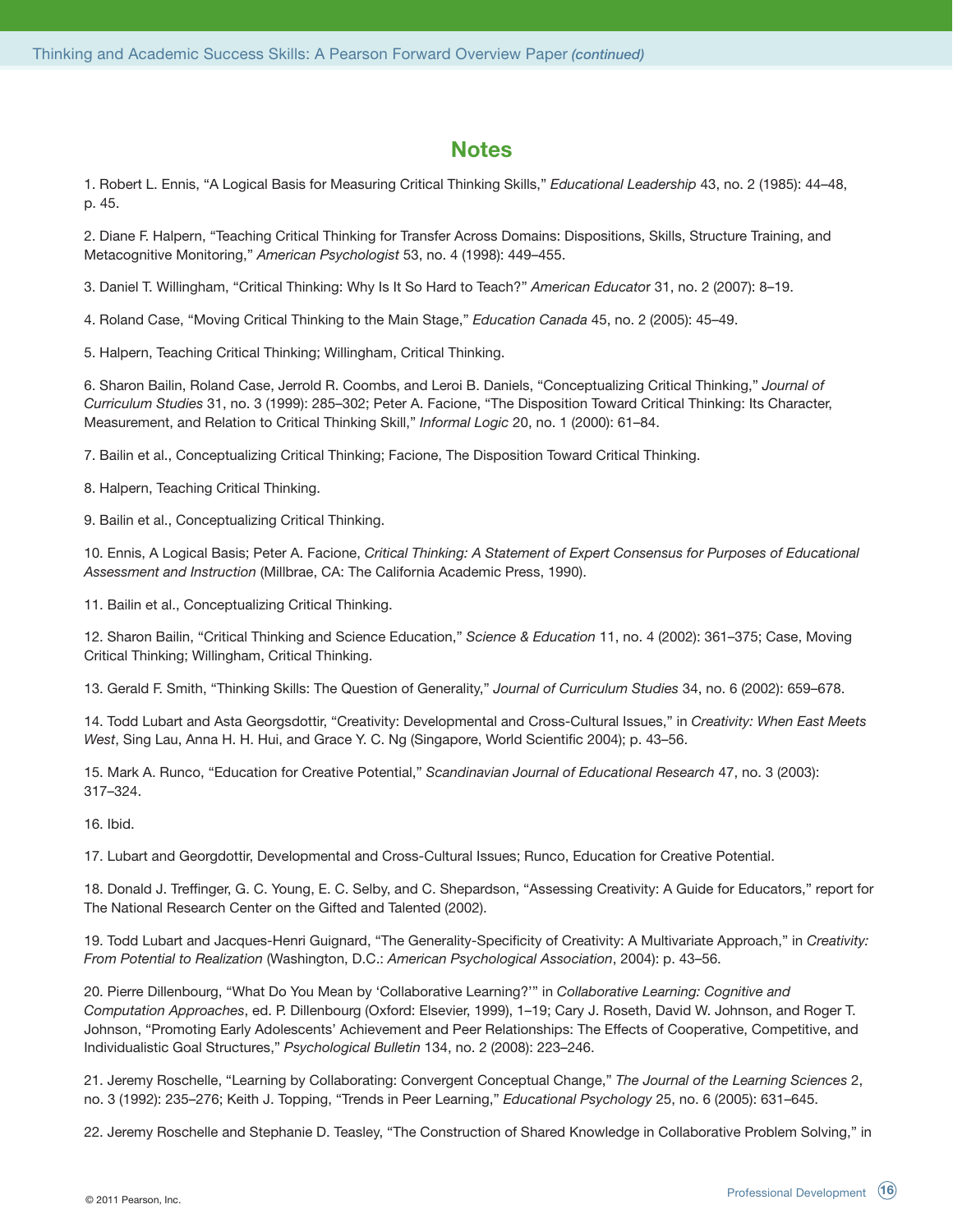*Computer-Supported Collaborative Learning*, ed. C.E. O'Malley (Berlin: Springer-Verlag), 69–97.

23. P. Dillenbourg, M. Baker, A. Blaye, and C. O'Malley, "The Evolution of Research on Collaborative Learning," in *Learning in Humans and Machines: Towards an Interdisciplinary Learning Science*, eds. E. Spada and P. Reiman (Oxford: Elsevier, 1996), 189–211; Roseth et al., Promoting Early Adolescents' Achievement.

24. Dillenbourg, What Do You Mean by Collaborative Learning.

25. Frédéric Guay, Julian Chanal, Catherine F. Ratelle, Herbert W. Marsh, Simon Larose, and Michel Boivin, "Intrinsic, Identified, and Controlled Types of Motivation for School Subjects in Young Elementary School Children," *British Journal of Educational Psychology* 80, no. 4 (2010): 711–735.

26. Jacquelynne S. Eccles and Allan Wigfield, "Motivational Beliefs, Values, and Goals," *Annual Review of Psychology* 53 (2002): 109–132.

27. Richard M. Ryan and Edward L. Deci, "Intrinsic and Extrinsic Motivations: Classic Definitions and New Directions," *Contemporary Educational Psychology* 25, no. 1 (2000): 54–67.

28. Richard M. Ryan, James P. Connell, and Robert W. Plant, "Emotions in Nondirected Text Learning," *Learning and Individual Differences* 2, no. 1 (1990): 1–17.

29. John H. Flavell, "Metacognition and Cognitive Monitoring: A New Area of Cognitive-Developmental Inquiry," *American Psychologist* 34, no. 10 (1979): 906–911.

30. Gregory Schraw, Kent J. Crippen, and Kendall Hartley, "Promoting Self-Regulation in Science Education: Metacognition as Part of a Broader Perspective on Learning," *Research in Science Education* 36, no. 1–2 (2006): 111–139.

31. Frans J. Prins, Marcel V. J. Veenman, and J. J. Elshout, "The Impact of Intellectual Ability and Metacognition on Learning: New Support for the Threshold of Problematicity Theory," *Learning & Instruction* 16, no. 4 (2006): 374–387.

32. Ronald A. Beghetto, "Correlates of Intellectual Risk Taking in Elementary School Science." *Journal of Research in Science Teaching* 46, no. 2 (2009): 210–223.

33. Margaret M. Clifford, William Y. Lan, and Fen C. Chou, "Academic Risk-Taking: Developmental and Cross-Cultural Observations," *Journal of Experimental Education* 57, no. 4 (1989): 321–338.

34. Guay et al., Intrinsic, Identified and Controlled; Suzanne Hidi and K. Anne Renninger, "The Four-Phase Model of Interest Development," *Educational Psychologist* 21, no. 2 (2006): 111–127.

35. Beghetto, Correlates of Intellectual Risk Taking; James P. Byrnes, David C. Miller, and William D. Schafer, "Gender Differences in Risk Taking: A Meta-Analysis," *Psychological Bulletin* 125, no. 3 (1999): 367–383.

36. Margaret M. Clifford, "Risk Taking: Theoretical, Empirical, and Educational Considerations," *Educational Psychologist* 26, no. 3 and 4 (1991): 263–297; Byrnes et al., Gender Differences.

37. Richard W. Paul and Linda Elder, "Critical Thinking: The Nature of Critical and Creative Thought," *Journal of Developmental Education* 30, no. 2 (2006): 34–35.

38. Robert J. Sternberg, "The Nature of Creativity," *Creativity Research Journal* 18, no. 1 (2006): 87–98.

39. Todd Dewett, "Linking Intrinsic Motivation, Risk Taking, and Employee Creativity in an R&D Environment," *R&D Management* 37, no. 3 (2007): 197–208.

40. Clifford, Risk Taking.

41. Ibid.

42. Michael E. Martinez, "What is Metacognition?" *Phi Delta Kappan* 87, no. 9 (2006): 696–699.

43. Nancy Eisenberg, Carlos Valiente, and Natalie D. Eggum, "Self-Regulation and School Readiness," *Early Education and*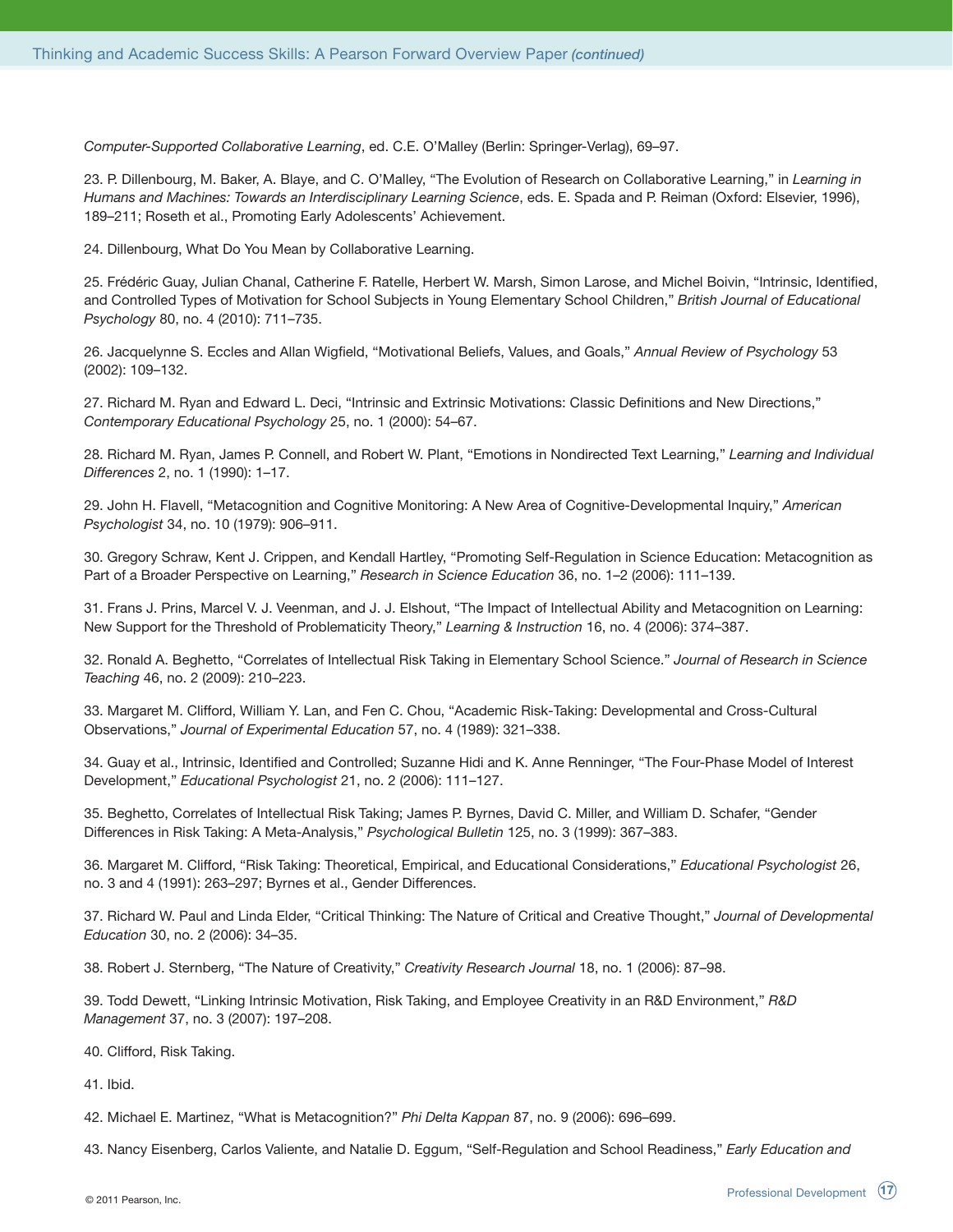*Development* 21, no. 5 (2010).

44. Dillenbourg et al., The Evolution of Research on Collaborative Learning.

45. Rijkje Dekker, Marianne Elshout-Mohr, and Terry Wood, "How Children Regulate Their Own Collaborative Learning," *Educational Studies in Mathematics* 62, no. 1 (2006): 57–79; Bracha Kramarski and Zemira R. Mevarech, "Enhancing Mathematical Reasoning in the Classroom: The Effects of Cooperative Learning and Metacognitive Training," *American Educational Research Journal* 40, no. 1 (2003): 281–310; Deanna Kuhn and David Dean, "Metacognition: A Bridge Between Cognitive Psychology and Educational Practice," *Theory into Practice* 43, no. 4 (2004): 268–273; Van Boxtel et al., Collaborative Learning Tasks.

46. Stephen T. Bossert, "Cooperative Activities in the Classroom," *Review of Research in Education* 15 (1988): 225–250.

47. Suzanne Hidi and Judith M. Harackiewicz, "Motivating the Academically Unmotivated: A Critical Issue for the 21st Century," *Review of Educational Research* 70, no. 2 (2000): 151–179.

48. Noreen M. Webb, Sydney H. Farivar, and Ann M. Mastergeorge, *Productive Helping in Cooperative Groups*, CSE Technical Report No. 555 (Los Angeles: CRESST, 2001).

49. Partnership for 21st Century Skills, "P21 Framework Definitions," (2009), retrieved from http://www.p21.org/storage/ documents/P21\_Framework\_Definitions.pdf.

50. Partnership for Assessment of Readiness for College and Careers, Application for the Race to the Top Comprehensive Assessment Systems Competition (2010), retrieved from http://www.fldoe.org/parcc/pdf/apprtcasc.pdf; SMARTER Balanced Assessment Consortium, Race to the Top Assessment Program Application for New Grants (2010), retrieved from http://www. k12.wa.us/smarter/pubdocs/SBAC\_Narrative.pdf.

51. National Governors Association Center for Best Practices and the Council of Chief State School Officers, "Introduction to the Common Core State Standards," retrieved from http://www.corestandards.org/assets/ccssi-introduction.pdf.

52. Adele Eskeles Gottfried, James S. Fleming, and Allen W. Gottfried, "Continuity of Academic Intrinsic Motivation from Childhood through Late Adolescence: A Longitudinal Study," *Journal of Educational Psychology* 93, no. 1 (2001): 3–13.

53. Beghetto, Correlates of Intellectual Risk Taking.

54. Ibid.; Clifford, Risk Taking.

55. C. June Maker, Sonmi Jo, and Omar M. Muammar, "Development of Creativity: The Influence of Implementation of the DISCOVER Curriculum Model, a Non-traditional Pedagogical Approach," *Learning and Individual Differences* 18, no. 4 (2008): 402–417.

56. Robert J. Sternberg, "Teaching for Creativity," in *Nurturing Creativity in the Classroom*, eds. Ronald A. Beghetto and James C. Kaufman (Cambridge University Press, 2010): 394–414.

57. Ibid.

58. Lubart and Guignard, Generality-Specificity.

59. Prins et al., Impact of Intellectual Ability.

60. Ibid.

61. Randy Fall, Noreen Webb, and Naomi Chudowsky, *Group Discussion and Large-Scale Language Arts Assessment: Effects on Students' Comprehension*, CSE Technical Report 445 (Los Angeles: CRESST, 1997); Sylvia Rojas-Drummond and Neil Mercer, "Scaffolding the Development of Effective Collaboration and Learning," *International Journal of Educational Research* 39, no. 1–2 (2003): 99–111; Hillary Saner, Daniel McCaffrey, Brian Stecher, Stephen Klein, and Robert Bell, "The Effects of Working in Pairs in Science Performance Assessments," *Educational Assessment* 2, no. 4 (1994): 325–338; Noreen M. Webb, "Collaborative Group Versus Individual Assessment in Mathematics: Processes and Outcomes," *Educational Assessment* 1, no. 2 (1993): 131–152.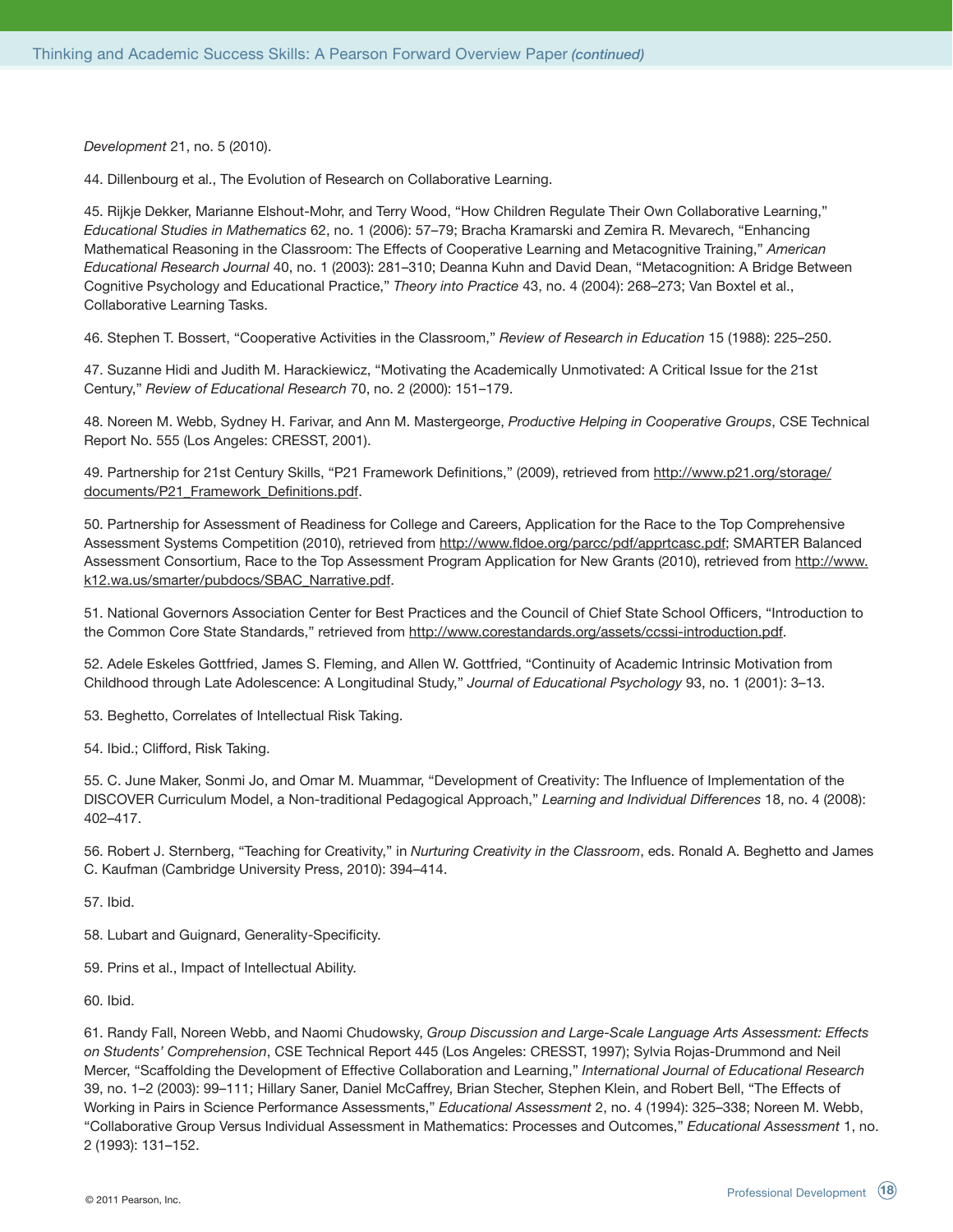62. Marika D. Ginsburg-Block, Cynthia A. Rohrbeck, and John W. Fantuzzo, "A Meta-Analytic Review of Social, Self-Concept, and Behavioral Outcomes of Peer-Assisted Learning," *Journal of Educational Psychology* 98, no. 4 (2006): 732–749.

63. Stephanie M. Carlson and Louis J. Moses, "Individual Differences in Inhibitory Control and Children's Theory of Mind," *Child Development* 72, no. 4 (2001): 1032–1053; Deanna Kuhn, "A Developmental Model of Critical Thinking," *Educational Researcher* 28, no. 2 (1999): 16–26; Jonathan R. H. Tudge, "Processes and Consequences of Peer Collaboration: A Vygotskian Analysis," *Child Development* 63, no. 6 (1992): 1364–1379.

64 Tiina Annevirta and Marja Vauras, "Developmental Changes of Metacognitive Skill in Elementary School Children," *The Journal of Experimental Education* 74, no. 3 (2006): 197–225, p. 201; Gail D. Heyman and Christine H. Legare, "Children's Evaluation of Sources of Information about Traits," *Developmental Psychology* 41, no. 4 (2005): 636–647.

65. Melissa A. Koenig and Paul L. Harris, "Preschoolers Mistrust Ignorant and Inaccurate Speakers," *Child Development* 76, no. 6 (2005): 1261–1277; David Whitebread, Penny Coltman, Deborah Pino Pasternak, Claire Sangster, Valeska Grau, Sue Bingham, Qais Almeqdad, and Demetra Demetriou, "The Development of Two Observational Tools for Assessing Metacognition and Self-Regulated Learning in Young Children," *Metacognition and Learning* 4, no. 1 (2009): 63–85; Tudge, Processes and Consequences.

66. Kuhn, A Developmental Model; Kuhn and Dean, Metacognition.

67. Lubart and Georgsdottir, Creativity.

68. Sheri Coates Broussard and M. E. Betsy Garrison, "The Relationship Between Classroom Motivation and Academic Achievement in Elementary-School-Aged Children," *Family and Consumer Sciences Research Journal* 33, no. 2 (2004): 106–120.

69. Beghetto, Correlates of Intellectual Risk Taking; Clifford, Risk Taking.

70. Philip C. Abrami, Robert M. Bernard, Evgueni Borokhovski, Anne Wade, Michael A. Surkes, Rana Tamin, and Dai Zhang, "Instructional Interventions Affecting Critical Thinking Skills and Dispositions," *Review of Educational Research* 78, no. 4 (2008): 1102–1134; Edward L. Deci, Richard Koestner, and Richard M. Ryan, "A Meta-Analytic Review of Experiments Examining the Effects of Extrinsic Rewards on Intrinsic Motivation," *Psychological Bulletin* 125, no. 6 (1999): 627–668; Charlotte Dignath, Gerhard Buettner, and Hans-Peter Langfeldt, "How Can Primary School Students Learn Self-Regulated Learning Strategies Most Effectively? A Meta-Analysis on Self-Regulation Training Programs," *Educational Research Review* 3 (2008): 101–129; Robyn M. Gillies, "The Behaviors, Interactions, and Perceptions of Junior High School Students During Small-Group Learning," *Journal of Educational Psychology* 95, no. 1 (2003): 137–147; Lubart and Guignard, Generality-Specificity.

71. Abrami et al., Instructional Interventions; David H. Feldman and Ann C. Benjamin, "Creativity and Education: An American Retrospective," *Cambridge Journal of Education* 36, no. 3 (2006): 319–336; Schraw et al., Promoting Self-Regulation; Dale H. Schunk and Barry J. Zimmerman, "Influencing Children's Self-Efficacy and Self-Regulation of Reading and Writing through Modeling," *Reading & Writing Quarterly* 23, no. 1 (2007): 7–25.

72. Bailin et al., Conceptualizing Critical Thinking; Lubart and Guignard, Generality-Specificity; Debra K. Meyer and Julianne C. Turner, "Discovering Emotion in Classroom Motivation Research," *Educational Psychologist* 37, no. 2 (2002): 107–114; Schraw et al., Promoting Self-Regulation.

73. Beghetto, Correlates of Intellectual Risk Taking.

74. Schraw et al., Promoting Self-Regulation.

75. Julianne C. Turner, "The Influence of Classroom Contexts on Young Children's Motivation for Literacy," *Reading Research Quarterly* 30, no. 3 (1995): 410–441.

76. Schraw et al., Promoting Self-Regulation.

77. Bailin et al., Conceptualizing Critical Thinking; Bossert, Cooperative Activities; Hidi and Renninger, The Four-Phase Model.

78. Richard Paul, "Critical Thinking: What, Why, and How," *New Directions for Community Colleges* 1992, no. 77 (1992): 3–24.